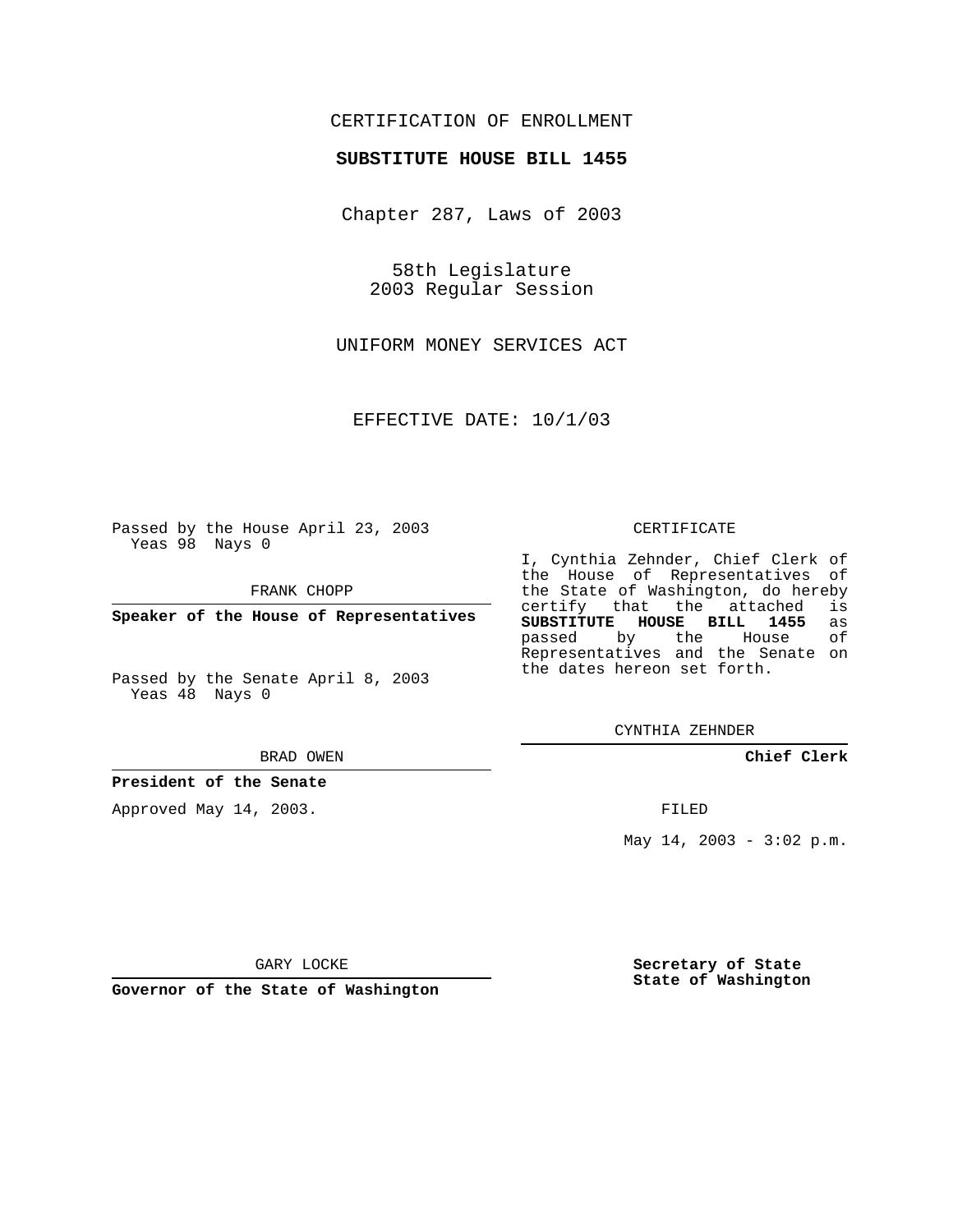# **SUBSTITUTE HOUSE BILL 1455** \_\_\_\_\_\_\_\_\_\_\_\_\_\_\_\_\_\_\_\_\_\_\_\_\_\_\_\_\_\_\_\_\_\_\_\_\_\_\_\_\_\_\_\_\_

\_\_\_\_\_\_\_\_\_\_\_\_\_\_\_\_\_\_\_\_\_\_\_\_\_\_\_\_\_\_\_\_\_\_\_\_\_\_\_\_\_\_\_\_\_

## AS AMENDED BY THE SENATE

Passed Legislature - 2003 Regular Session

## **State of Washington 58th Legislature 2003 Regular Session**

**By** House Committee on Financial Institutions & Insurance (originally sponsored by Representatives Santos, Kenney, Benson, Schual-Berke, Quall, O'Brien, Cooper, Berkey, Dunshee, Haigh, Morris, Sullivan, Skinner, Miloscia, Veloria, Delvin, Hatfield, Simpson and Wallace; by request of Department of Financial Institutions)

READ FIRST TIME 3/10/03.

 1 AN ACT Relating to licensing and regulating money transmission and 2 currency exchange; adding a new chapter to Title 19 RCW; prescribing 3 penalties; and providing an effective date.

4 BE IT ENACTED BY THE LEGISLATURE OF THE STATE OF WASHINGTON:

 5 NEW SECTION. **Sec. 1.** SHORT TITLE. This chapter may be known and 6 cited as the uniform money services act.

 NEW SECTION. **Sec. 2.** PURPOSE. It is the intent of the legislature to establish a state system of licensure and regulation to ensure the safe and sound operation of money transmission and currency exchange businesses, to ensure that these businesses are not used for criminal purposes, to promote confidence in the state's financial system, and to protect the public interest.

13 NEW SECTION. **Sec. 3.** DEFINITIONS. The definitions in this 14 section apply throughout this chapter unless the context clearly 15 requires otherwise.

16 (1) "Affiliate" means any person who directly or indirectly through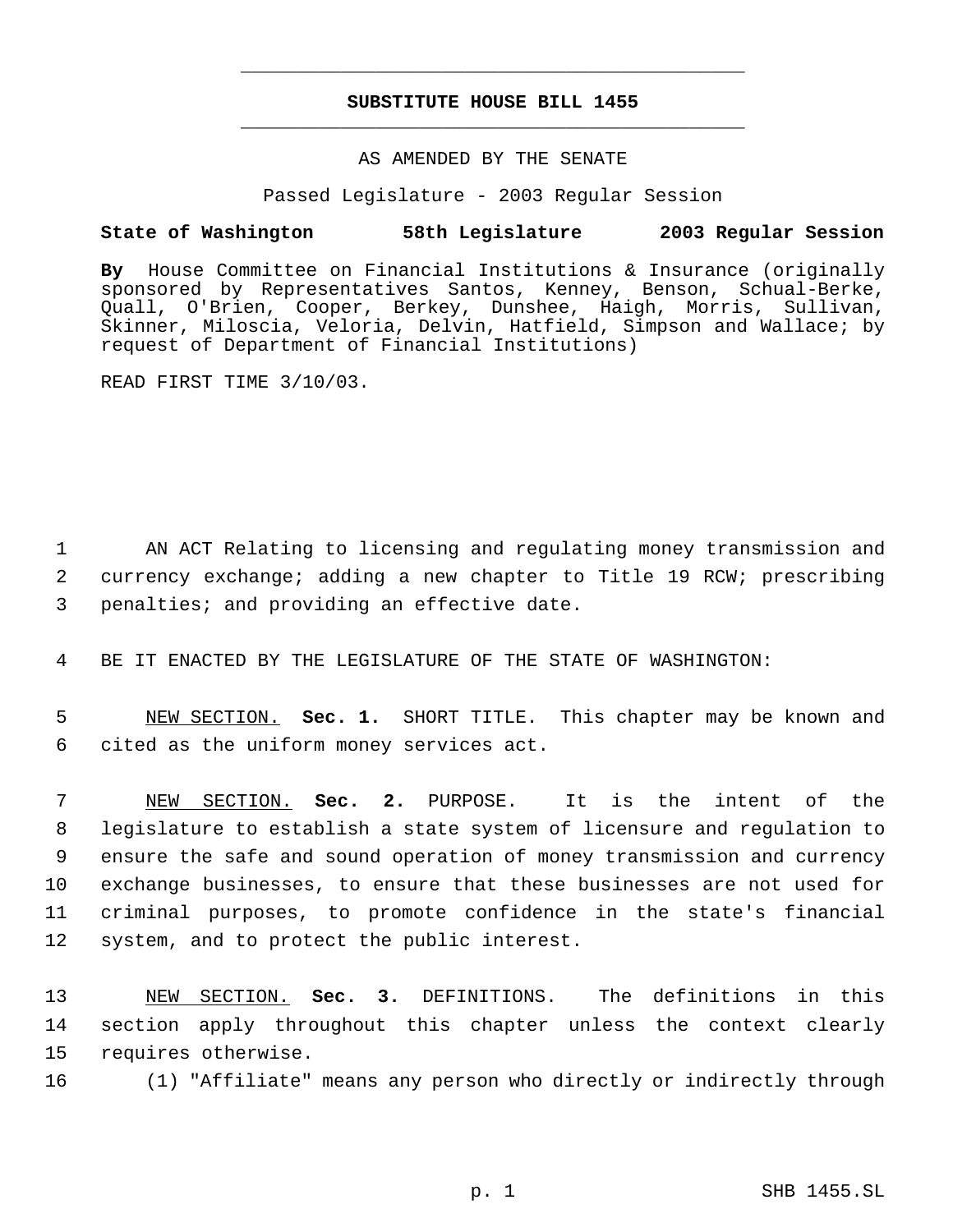one or more intermediaries, controls, is controlled by, or is under common control with, another person.

 (2) "Applicant" means a person that files an application for a license under this chapter, including the applicant's proposed responsible individual and executive officers, and persons in control of the applicant.

 (3) "Authorized delegate" means a person a licensee designates to provide money services on behalf of the licensee. A person that is exempt from licensing under this chapter cannot have an authorized delegate.

 (4) "Financial institution" means any person doing business under the laws of any state or the United States relating to commercial banks, bank holding companies, savings banks, savings and loan associations, trust companies, or credit unions.

(5) "Control" means:

 (a) Ownership of, or the power to vote, directly or indirectly, at least twenty-five percent of a class of voting securities or voting interests of a licensee or applicant, or person in control of a licensee or applicant;

 (b) Power to elect a majority of executive officers, managers, directors, trustees, or other persons exercising managerial authority of a licensee or applicant, or person in control of a licensee or applicant; or

 (c) Power to exercise directly or indirectly, a controlling influence over the management or policies of a licensee or applicant, or person in control of a licensee or applicant.

 (6) "Currency exchange" means exchanging the money of one government for money of another government, or holding oneself out as able to exchange the money of one government for money of another government. The following persons are not considered currency exchangers:

 (a) Affiliated businesses that engage in currency exchange for a business purpose other than currency exchange;

 (b) A person who provides currency exchange services for a person acting primarily for a business, commercial, agricultural, or investment purpose when the currency exchange is incidental to the transaction;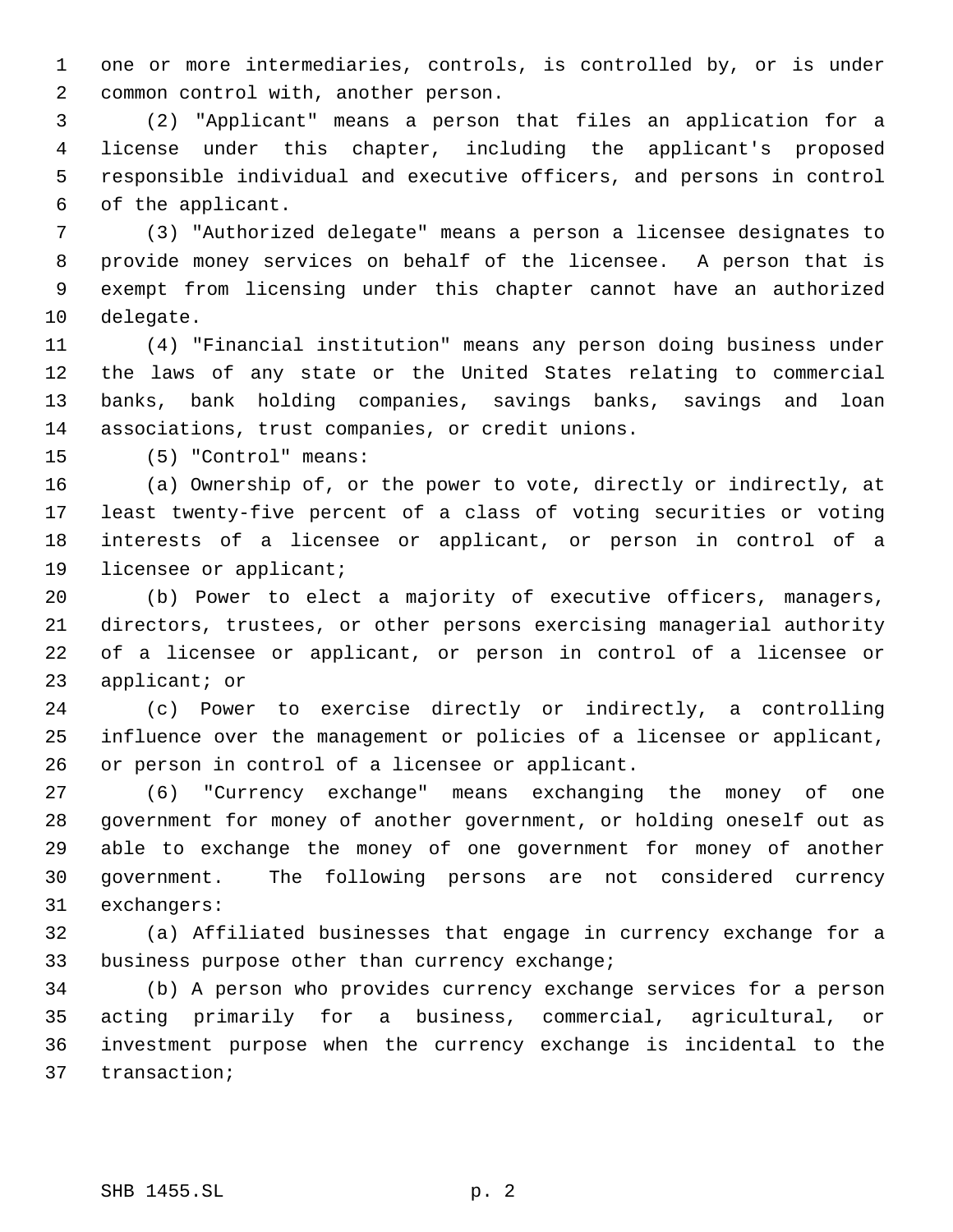(c) A person who deals in coins or a person who deals in money whose value is primarily determined because it is rare, old, or collectible; and

 (d) A person who in the regular course of business chooses to accept from a customer the currency of a country other than the United States in order to complete the sale of a good or service other than currency exchange, that may include cash back to the customer, and does not otherwise trade in currencies or transmit money for compensation or gain.

 (7) "Executive officer" means a president, chairperson of the executive committee, chief financial officer, responsible individual, or other individual who performs similar functions.

(8) "Licensee" means a person licensed under this chapter.

 (9) "Material litigation" means litigation that according to generally accepted accounting principles is significant to an applicant's or a licensee's financial health and would be required to be disclosed in the applicant's or licensee's annual audited financial statements, report to shareholders, or similar records.

 (10) "Money" means a medium of exchange that is authorized or adopted by the United States or a foreign government or other recognized medium of exchange. "Money" includes a monetary unit of account established by an intergovernmental organization or by agreement between two or more governments.

 (11) "Money services" means money transmission or currency exchange.

 (12) "Money transmission" means receiving money or its equivalent value to transmit, deliver, or instruct to be delivered the money or its equivalent value to another location, inside or outside the United States, by any means including but not limited to by wire, facsimile, or electronic transfer. "Money transmission" does not include the provision solely of connection services to the internet, telecommunications services, or network access.

 (13) "Outstanding money transmission" means the value of all money transmissions reported to the licensee for which the money transmitter has received money or its equivalent value from the customer for transmission, but has not yet completed the money transmission by delivering the money or monetary value to the person designated by the customer.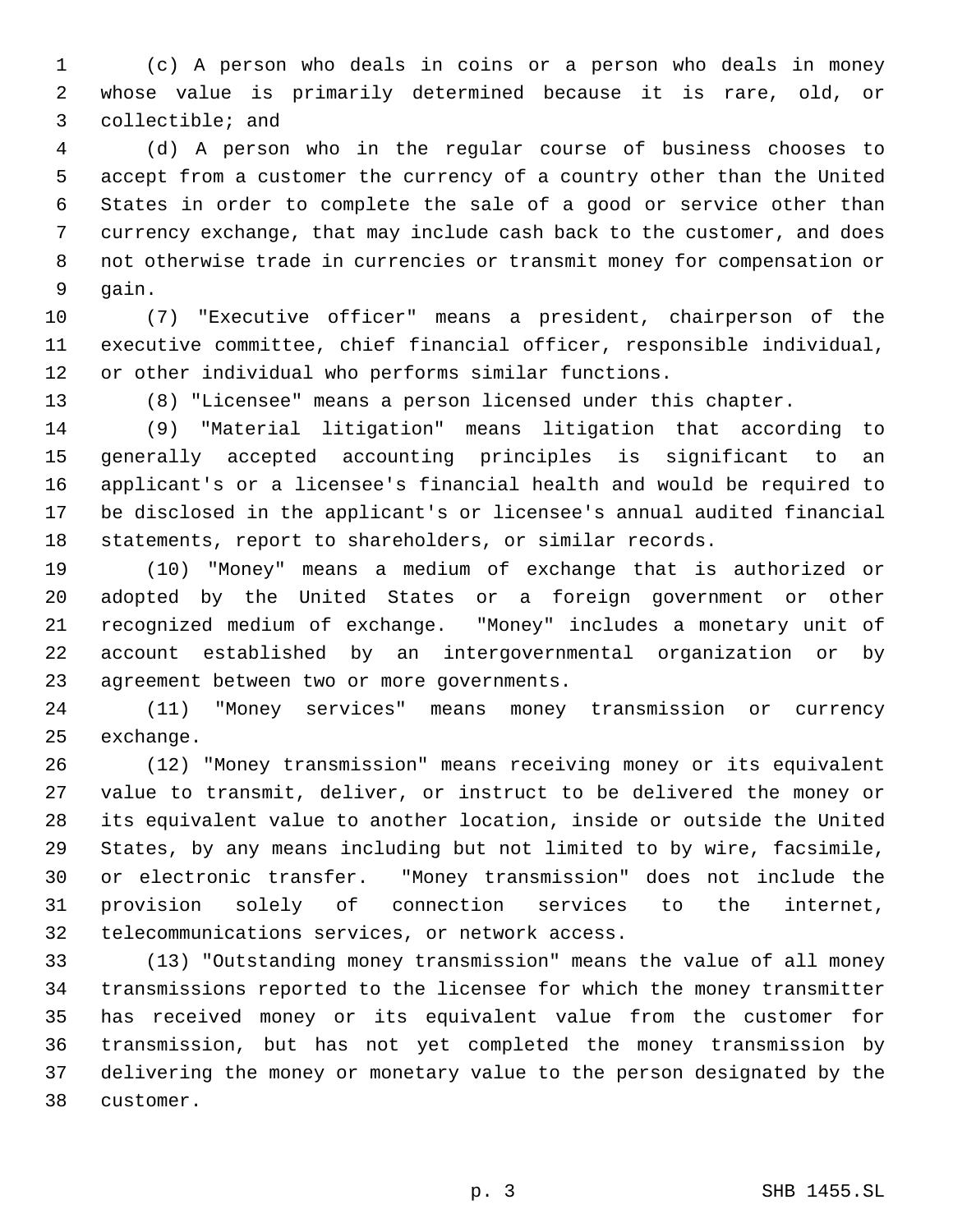(14) "Payment instrument" means a check, draft, money order, traveler's check, or other instrument for the transmission or payment of money or its equivalent value, whether or not negotiable. "Payment instrument" does not include a credit card voucher, letter of credit, or instrument that is redeemable by the issuer in goods or services.

 (15) "Person" means an individual, corporation, business trust, estate, trust, partnership, limited liability company, association, joint venture; government, governmental subdivision, agency, or instrumentality; public corporation; or any other legal or commercial entity.

 (16) "Record" means information that is inscribed on a tangible medium, or that is stored in an electronic or other medium, and is retrievable in perceivable form.

 (17) "Responsible individual" means an individual who is employed by a licensee and has principal managerial authority over the provision of money services by the licensee in this state.

 (18) "State" means a state of the United States, the District of Columbia, Puerto Rico, the United States Virgin Islands, or any territory or insular possession subject to the jurisdiction of the United States.

(19) "Director" means the director of financial institutions.

 (20) "Unsafe or unsound practice" means a practice or conduct by a person licensed to provide money services, or an authorized delegate of such a person, which creates the likelihood of material loss, insolvency, or dissipation of the licensee's assets, or otherwise materially prejudices the financial condition of the licensee or the interests of its customers.

 (21) "Board director" means a member of the applicant's or licensee's board of directors if the applicant is a corporation or limited liability company, or a partner if the applicant or licensee is a partnership.

 (22) "Annual license assessment due date" means the date specified in rule by the director upon which the annual license assessment is due.

 (23) "Currency exchanger" means a person that is engaged in currency exchange.

 (24) "Money transmitter" means a person that is engaged in money transmission.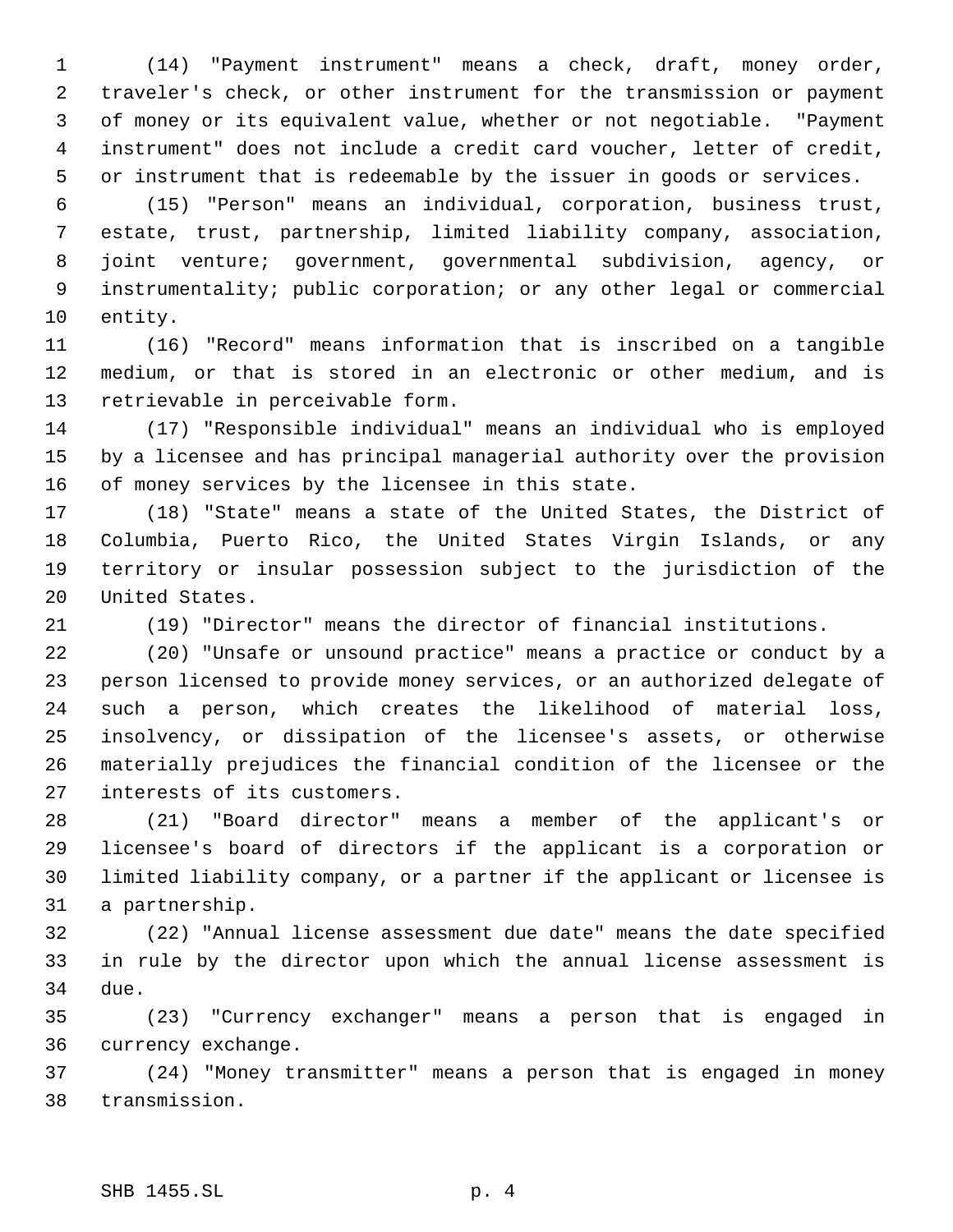(25) "Mobile location" means a vehicle or movable facility where money services are provided.

 (26) "Stored value" means the recognition of value or credit to the account of persons, when that value or credit is primarily intended to be redeemed for a limited universe of goods, intangibles, services, or other items provided by the issuer of the stored value, its affiliates, or others involved in transactions functionally related to the issuer or its affiliates.

 NEW SECTION. **Sec. 4.** EXCLUSIONS. This chapter does not apply to: (1) The United States or a department, agency, or instrumentality thereof;

 (2) Money transmission by the United States postal service or by a contractor on behalf of the United States postal service;

 (3) A state, county, city, or a department, agency, or instrumentality thereof;

 (4) A financial institution or its subsidiaries, affiliates, and service corporations, or any office of an international banking corporation, branch of a foreign bank, or corporation organized pursuant to the Bank Service Corporation Act (12 U.S.C. Sec. 1861-1867) 20 or a corporation organized under the Edge Act (12 U.S.C. Sec. 611-633);

 (5) Electronic funds transfer of governmental benefits for a federal, state, county, or governmental agency by a contractor on behalf of the United States or a department, agency, or instrumentality thereof, or a state or governmental subdivision, agency, or instrumentality thereof;

 (6) A board of trade designated as a contract market under the federal Commodity Exchange Act (7 U.S.C. Sec. 1-25) or a person that, in the ordinary course of business, provides clearance and settlement services for a board of trade to the extent of its operation as, or for, a board of trade;

 (7) A registered futures commission merchant under the federal commodities laws to the extent of its operation as such a merchant;

 (8) A person that provides clearance or settlement services under a registration as a clearing agency, or an exemption from that registration granted under the federal securities laws, to the extent of its operation as such a provider;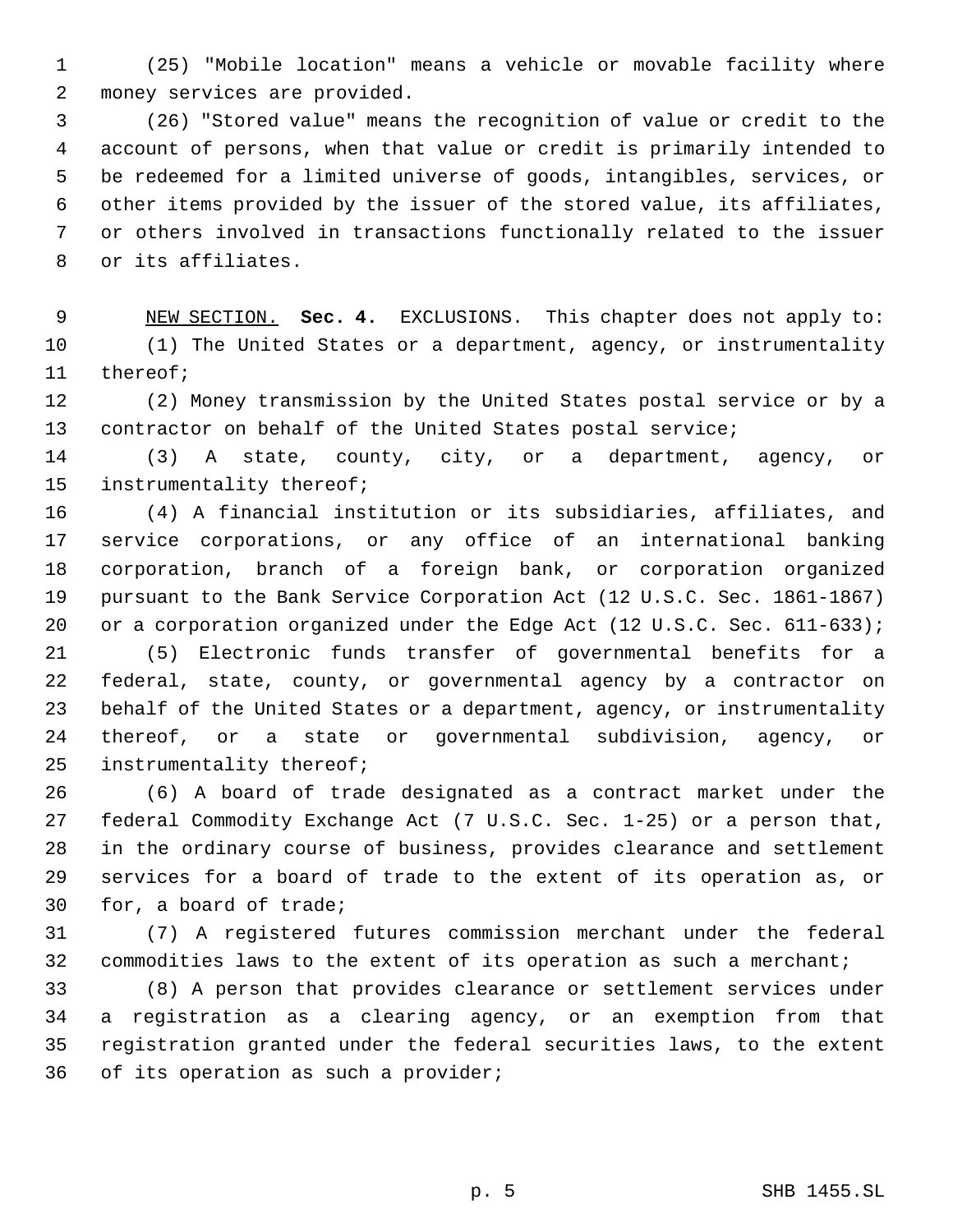(9) An operator of a payment system only to the extent that it provides processing, clearing, or settlement services, between or among persons who are all excluded by this section, in connection with wire transfers, credit card transactions, debit card transactions, stored- value transactions, automated clearinghouse transfers, or similar funds transfers;

 (10) A person registered as a securities broker-dealer or investment advisor under federal or state securities laws to the extent 9 of its operation as such a broker-dealer or investment advisor;

 (11) An insurance company, title insurance company, or escrow agent to the extent that such an entity is lawfully authorized to conduct business in this state as an insurance company, title insurance company, or escrow agent and to the extent that they engage in money transmission or currency exchange as an ancillary service when conducting insurance, title insurance, or escrow activity;

 (12) The issuance, sale, use, redemption, or exchange of stored value or of payment instruments; or

 (13) An attorney, to the extent that the attorney is lawfully authorized to practice law in this state and to the extent that the attorney engages in money transmission or currency exchange as an ancillary service to the practice of law.

 NEW SECTION. **Sec. 5.** MONEY TRANSMITTER LICENSE REQUIRED. (1) A person may not engage in the business of money transmission, or advertise, solicit, or hold itself out as providing money transmission, unless the person is:

(a) Licensed as a money transmitter under this chapter; or

 (b) An authorized delegate of a person licensed as a money transmitter under this chapter.

(2) A money transmitter license is not transferable or assignable.

 NEW SECTION. **Sec. 6.** APPLICATION FOR A MONEY TRANSMITTER LICENSE. (1) A person applying for a money transmitter license under this chapter shall do so in a form and in a medium prescribed in rule by the director. The application must state or contain:

 (a) The legal name, business addresses, and residential address, if applicable, of the applicant and any fictitious or trade name used by the applicant in conducting its business;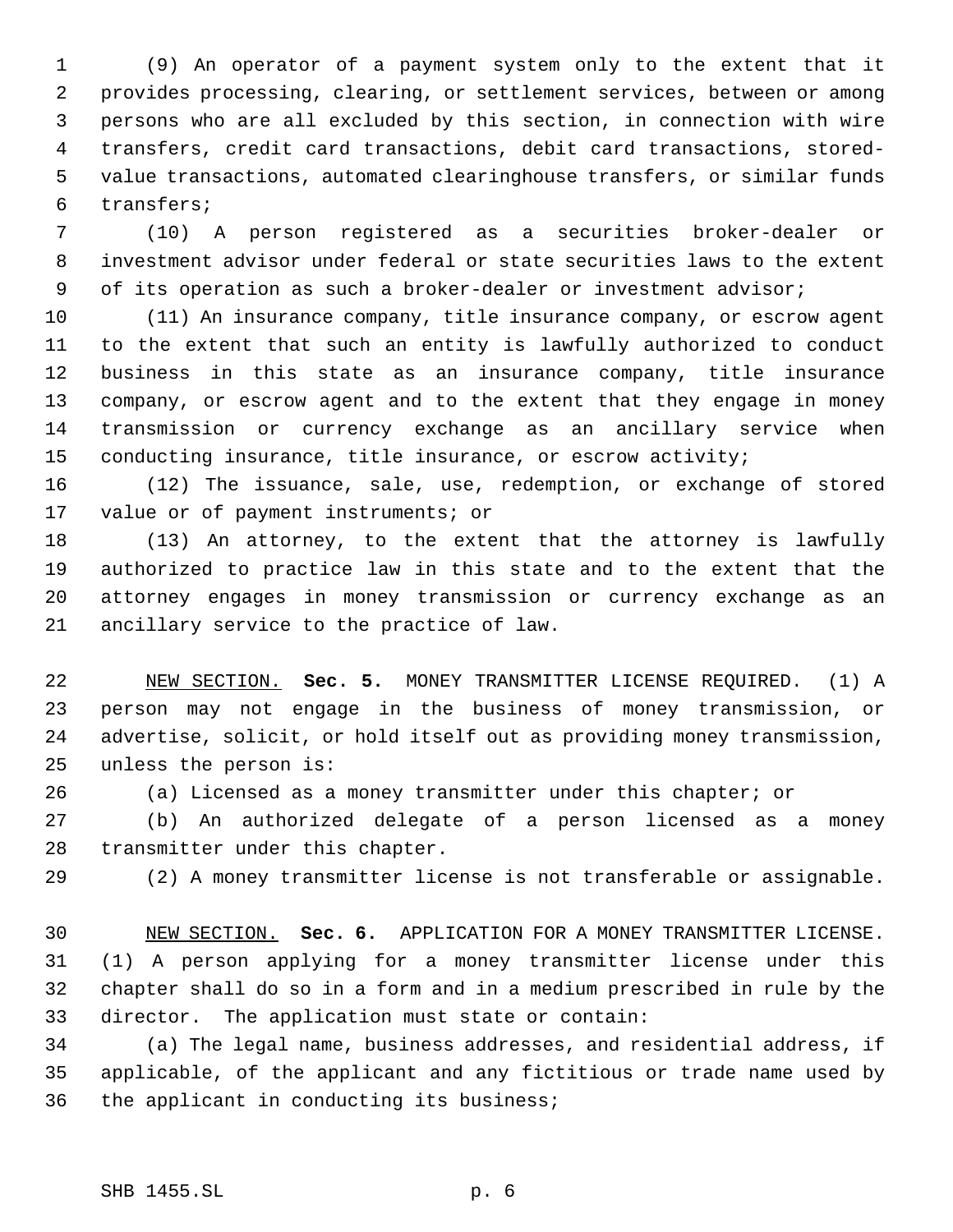(b) The legal name, residential and business addresses, date of birth, social security number, employment history for the five-year period preceding the submission of the application of the applicant's proposed responsible individual, and documentation that the proposed responsible individual is a citizen of the United States or has obtained legal immigration status to work in the United States. In addition, the applicant shall provide the fingerprints of the proposed responsible individual upon the request of the director;

 (c) For the ten-year period preceding submission of the application, a list of any criminal convictions of the proposed responsible individual of the applicant, any material litigation in which the applicant has been involved, and any litigation involving the proposed responsible individual relating to the provision of money services;

 (d) A description of any money services previously provided by the applicant and the money services that the applicant seeks to provide in this state;

 (e) A list of the applicant's proposed authorized delegates and the locations in this state where the applicant and its authorized 20 delegates propose to engage in the provision of money services;

 (f) A list of other states in which the applicant is licensed to engage in money transmission, or provide other money services, and any license revocations, suspensions, restrictions, or other disciplinary 24 action taken against the applicant in another state;

 (g) A list of any license revocations, suspensions, restrictions, or other disciplinary action taken against any money services business involving the proposed responsible individual;

 (h) Information concerning any bankruptcy or receivership proceedings involving or affecting the applicant or the proposed responsible individual;

 (i) A sample form of contract for authorized delegates, if applicable;

 (j) A description of the source of money and credit to be used by the applicant to provide money services; and

 (k) Any other information regarding the background, experience, character, financial responsibility, and general fitness of the applicant, the applicant's responsible individual, or authorized delegates that the director may require in rule.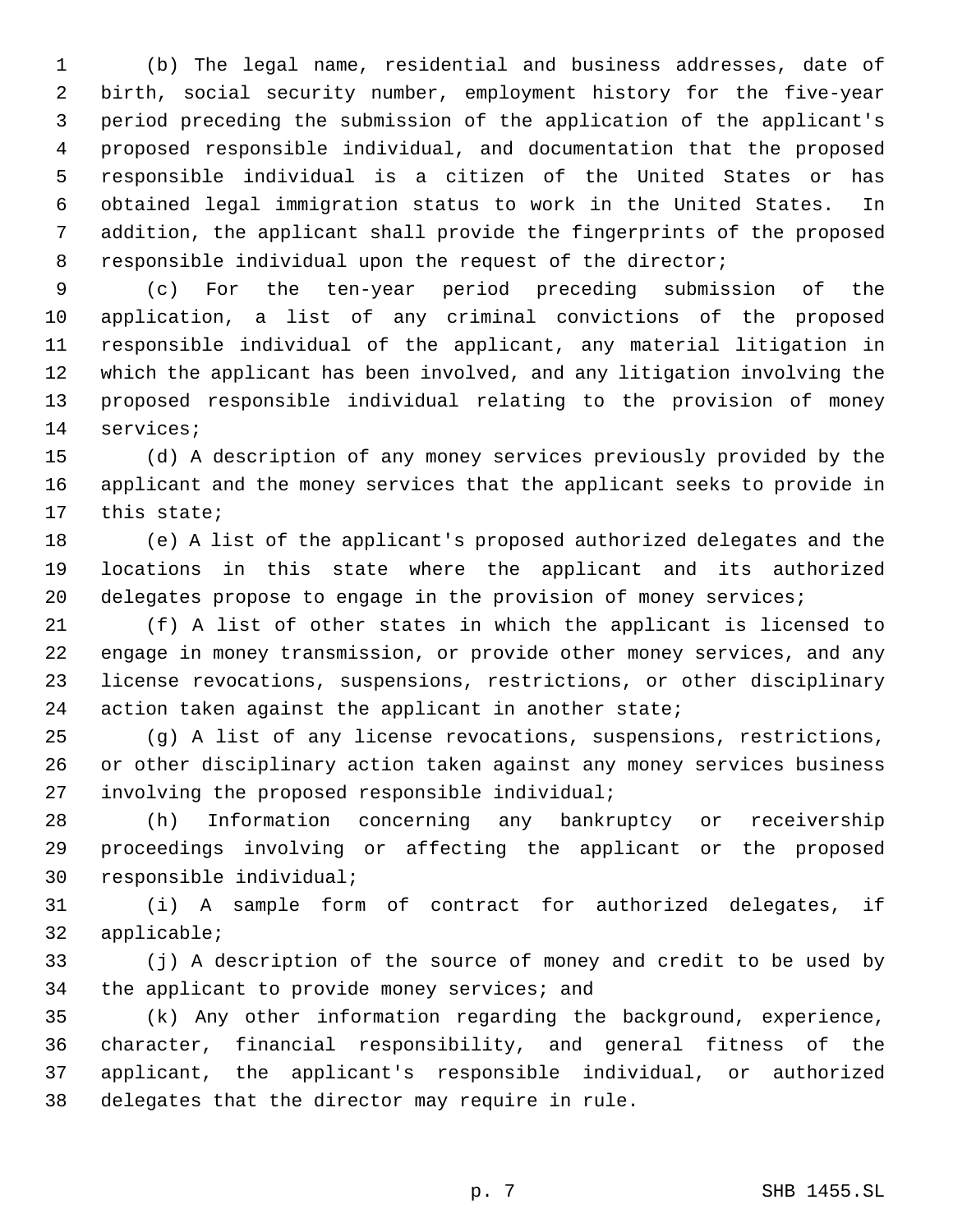(2) If an applicant is a corporation, limited liability company, partnership, or other entity, the applicant shall also provide:

 (a) The date of the applicant's incorporation or formation and state or country of incorporation or formation;

 (b) If applicable, a certificate of good standing from the state or country in which the applicant is incorporated or formed;

 (c) A brief description of the structure or organization of the applicant, including any parent or subsidiary of the applicant, and 9 whether any parent or subsidiary is publicly traded;

 (d) The legal name, any fictitious or trade name, all business and residential addresses, date of birth, social security number, and employment history in the ten-year period preceding the submission of the application for each executive officer, board director, or person 14 that has control of the applicant;

 (e) If the applicant or its corporate parent is not a publicly traded entity, the director may request the fingerprints of each executive officer, board director, or person that has control of the applicant;

 (f) A list of any criminal convictions, material litigation, and any litigation related to the provision of money services, in the ten- year period preceding the submission of the application in which any executive officer, board director, or person in control of the applicant has been involved;

 (g) A copy of the applicant's audited financial statements for the most recent fiscal year or, if the applicant is a wholly owned subsidiary of another corporation, the most recent audited consolidated annual financial statement of the parent corporation or the applicant's most recent audited consolidated annual financial statement, and in each case, if available, for the two-year period preceding the submission of the application;

 (h) A copy of the applicant's unconsolidated financial statements for the current fiscal year, whether audited or not, and, if available, for the two-year period preceding the submission of the application;

 (i) If the applicant is publicly traded, a copy of the most recent report filed with the United States securities and exchange commission under section 13 of the federal Securities Exchange Act of 1934 (15 U.S.C. Sec. 78m);

(j) If the applicant is a wholly owned subsidiary of: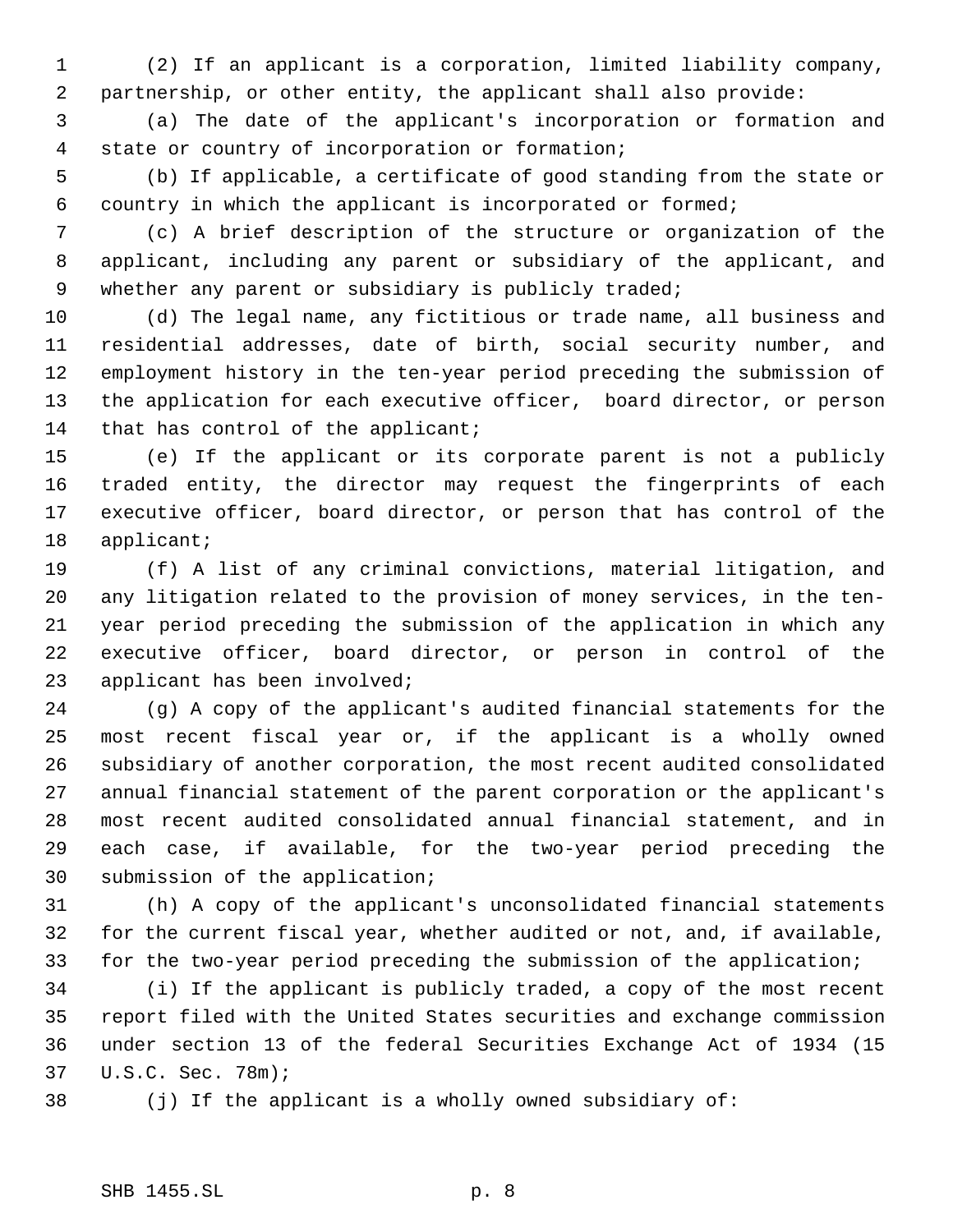(i) A corporation publicly traded in the United States, a copy of audited financial statements for the parent corporation for the most recent fiscal year or a copy of the parent corporation's most recent report filed under section 13 of the federal Securities Exchange Act of 1934 (15 U.S.C. Sec. 78m); or

 (ii) A corporation publicly traded outside the United States, a copy of similar documentation filed with the regulator of the parent corporation's domicile outside the United States;

 (k) If the applicant has a registered agent in this state, the name and address of the applicant's registered agent in this state; and

 (l) Any other information that the director may require in rule regarding the applicant, each executive officer, or each board director to determine the applicant's background, experience, character, financial responsibility, and general fitness.

 (3) A nonrefundable application fee and an initial license fee, as determined in rule by the director, must accompany an application for a license under this chapter. The initial license fee must be refunded if the application is denied.

 (4) The director may waive one or more requirements of subsection (1) or (2) of this section or permit an applicant to submit other information in lieu of the required information.

 NEW SECTION. **Sec. 7.** SECURITY. (1) Each money transmitter licensee shall maintain a surety bond, or other similar security acceptable to the director, in the amount of at least ten thousand dollars, and not exceeding fifty thousand dollars, as defined in rule by the director, plus ten thousand dollars per location, including locations of authorized delegates, not exceeding a total addition of five hundred thousand dollars.

 (2) The surety bond shall run to the state of Washington as obligee, and shall run to the benefit of the state and any person or persons who suffer loss by reason of a licensee's or licensee's authorized delegate's violation of this chapter or the rules adopted under this chapter. A claimant against a money transmitter licensee may maintain an action on the bond, or the director may maintain an action on behalf of the claimant.

 (3) The surety bond shall be continuous and may be canceled by the surety upon the surety giving written notice to the director of its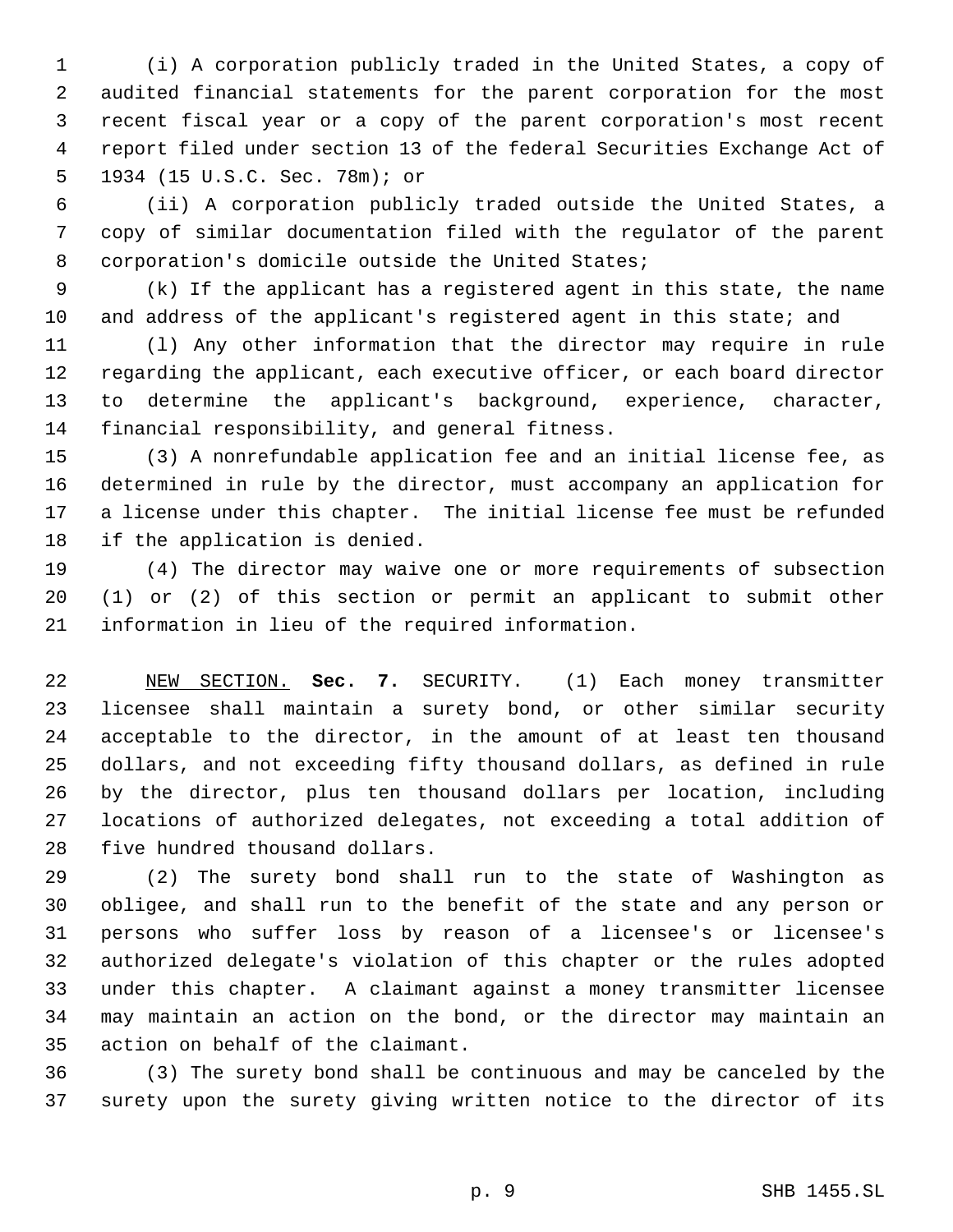intent to cancel the bond. The cancellation is effective thirty days after the notice of cancellation is received by the director or the director's designee. Whether or not the bond is renewed, continued, replaced, or modified, including increases or decreases in the penal sum, it is considered one continuous obligation, and the surety upon the bond is not liable in an aggregate or cumulative amount exceeding the penal sum set forth on the face of the bond. In no event may the penal sum, or any portion thereof, at two or more points in time, be added together in determining the surety's liability.

 (4) A surety bond or other security must cover claims for at least five years after the date of a money transmitter licensee's violation of this chapter, or at least five years after the date the money transmitter licensee ceases to provide money services in this state, whichever is longer. However, the director may permit the amount of the surety bond or other security to be reduced or eliminated before the expiration of that time to the extent the amount of the licensee's obligations outstanding in this state are reduced.

 (5) In the event that a money transmitter licensee does not maintain a surety bond or other form of security satisfactory to the director in the amount required under subsection (1) of this section, the director may issue a temporary cease and desist order under section 28 of this act.

 (6) The director may increase the amount of security required to a maximum of one million dollars if the financial condition of a money transmitter licensee so requires, as evidenced by reduction of net worth, financial losses, potential losses as a result of violations of this chapter or rules adopted under this chapter, or other relevant criteria specified by the director in rule.

 NEW SECTION. **Sec. 8.** NET WORTH FOR MONEY TRANSMITTER. A money transmitter licensed under this chapter shall maintain a net worth, determined in accordance with generally accepted accounting principles, as determined in rule by the director. The director shall require a net worth of at least ten thousand dollars and not more than fifty thousand dollars. In the event that a licensee's net worth, as determined in accordance with generally accepted accounting principles, falls below the amount required in rule, the director or the director's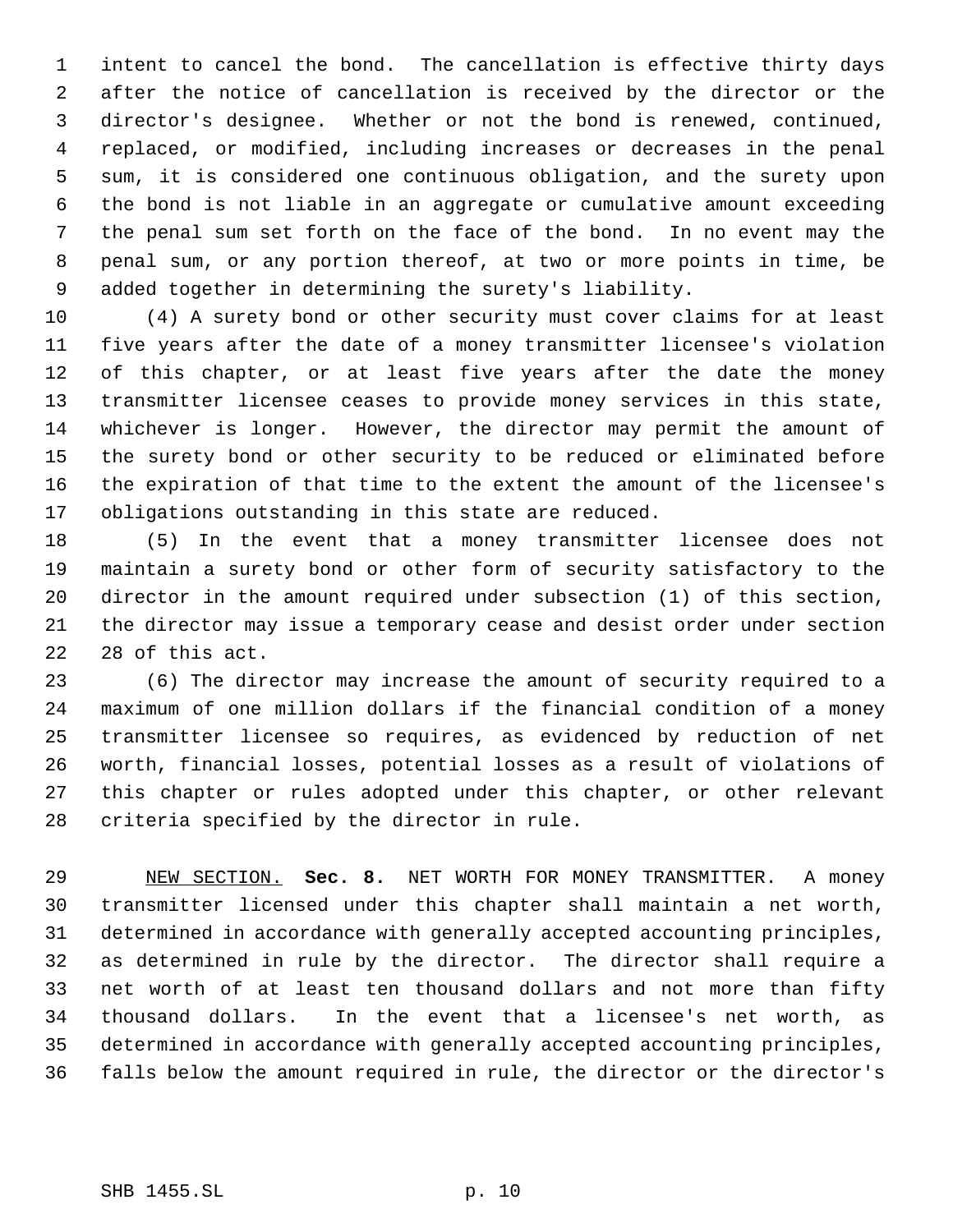designee may initiate action under sections 25 and 28 of this act. The licensee may request a hearing on such an action under chapter 34.05 RCW.

 NEW SECTION. **Sec. 9.** ISSUANCE OF MONEY TRANSMITTER LICENSE. (1) When an application for a money transmitter license is filed under this chapter, the director or the director's designee shall investigate the applicant's financial condition and responsibility, financial and business experience, competence, character, and general fitness. The director or the director's designee may conduct an on-site investigation of the applicant, the cost of which must be paid by the applicant as specified in section 34 of this act or rules adopted under this chapter. The director shall issue a money transmitter license to an applicant under this chapter if the director or the director's designee finds that all of the following conditions have been fulfilled:

 (a) The applicant has complied with sections 6, 7, and 8 of this act;

 (b) The financial condition and responsibility, financial and business experience, competence, character, and general fitness of the applicant; and the competence, financial and business experience, character, and general fitness of the executive officers, proposed responsible individual, board directors, and persons in control of the 23 applicant; indicate that it is in the interest of the public to permit the applicant to engage in the business of providing money transmission services; and

 (c) Neither the applicant, nor any executive officer, nor person who exercises control over the applicant, nor the proposed responsible individual is listed on the specially designated nationals and blocked persons list prepared by the United States department of the treasury or department of state under Presidential Executive Order No. 13224.

 (2) The director may for good cause extend the application review period.

 (3) An applicant whose application is denied by the director under this chapter may appeal under chapter 34.05 RCW.

 (4) A money transmitter license issued under this chapter is valid from the date of issuance and remains in effect with no fixed date of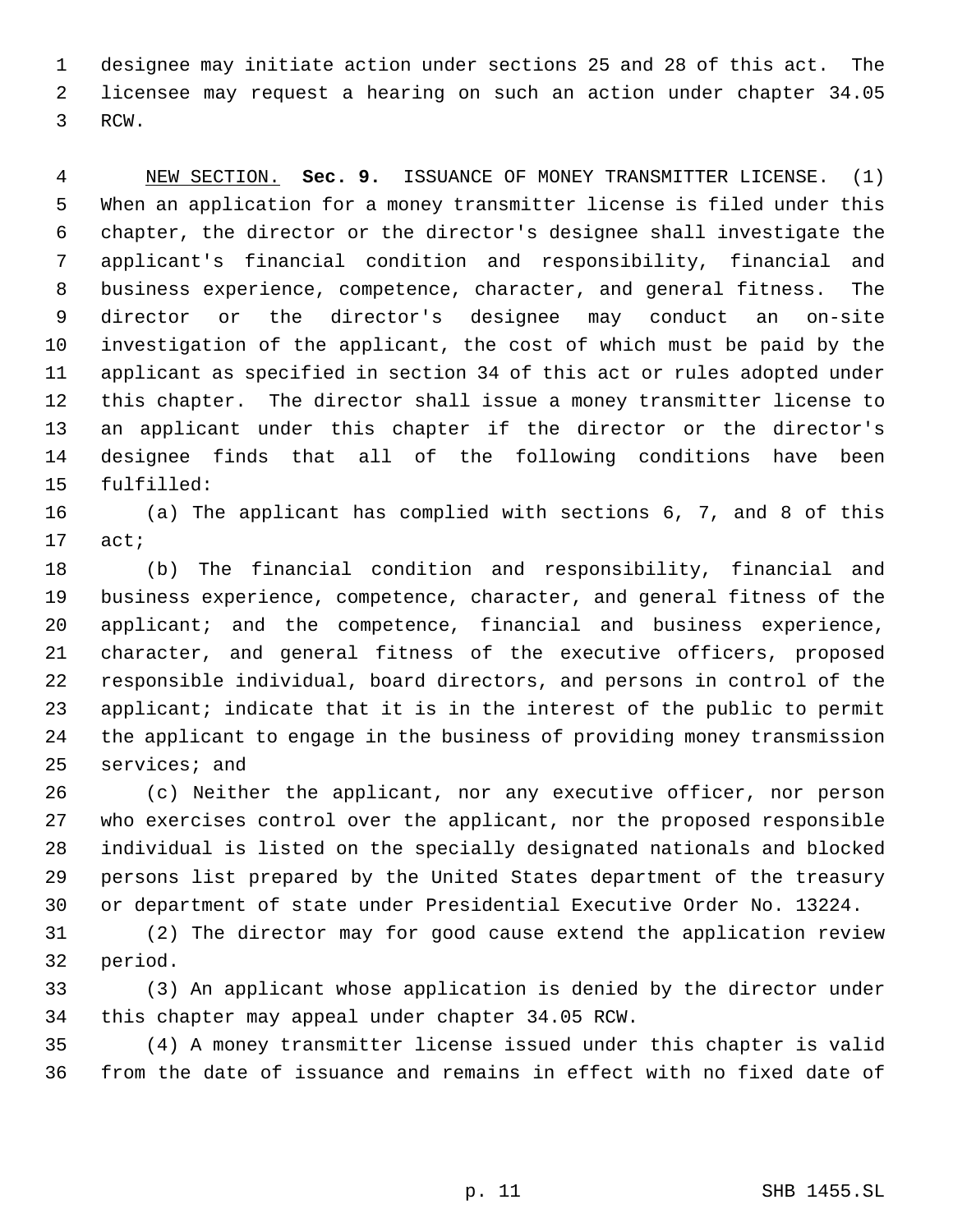expiration unless otherwise suspended or revoked by the director or unless the license expires for nonpayment of the annual license assessment and any late fee, if applicable.

 (5) A money transmitter licensee may surrender a license by delivering the original license to the director along with a written notice of surrender. The written notice of surrender must include notice of where the records of the licensee will be stored and the name, address, telephone number, and other contact information of a responsible party who is authorized to provide access to the records. The surrender of a license does not reduce or eliminate the licensee's civil or criminal liability arising from acts or omissions occurring prior to the surrender of the license, including any administrative actions undertaken by the director or the director's designee to revoke or suspend a license, to assess fines, to order payment of restitution, 15 or to exercise any other authority authorized under this chapter.

 NEW SECTION. **Sec. 10.** CURRENCY EXCHANGE LICENSE REQUIRED. (1) A person may not engage in the business of currency exchange or advertise, solicit, or hold itself out as able to engage in currency exchange for which the person receives revenue equal to or greater than five percent of total revenues, unless the person is:

(a) Licensed to provide currency exchange under this chapter;

(b) Licensed for money transmission under this chapter; or

(c) An authorized delegate of a person licensed under this chapter.

(2) A license under this chapter is not transferable or assignable.

 NEW SECTION. **Sec. 11.** APPLICATION FOR A CURRENCY EXCHANGE LICENSE. (1) A person applying for a currency exchange license under this chapter shall do so in a form and in a medium prescribed in rule by the director. The application must state or contain:

 (a) The legal name, business addresses, and residential address, if applicable, of the applicant and any fictitious or trade name used by the applicant in conducting its business, and the legal name, residential and business addresses, date of birth, social security number, employment history for the five-year period preceding the submission of the application; and upon request of the director, fingerprints of the applicant's proposed responsible individual and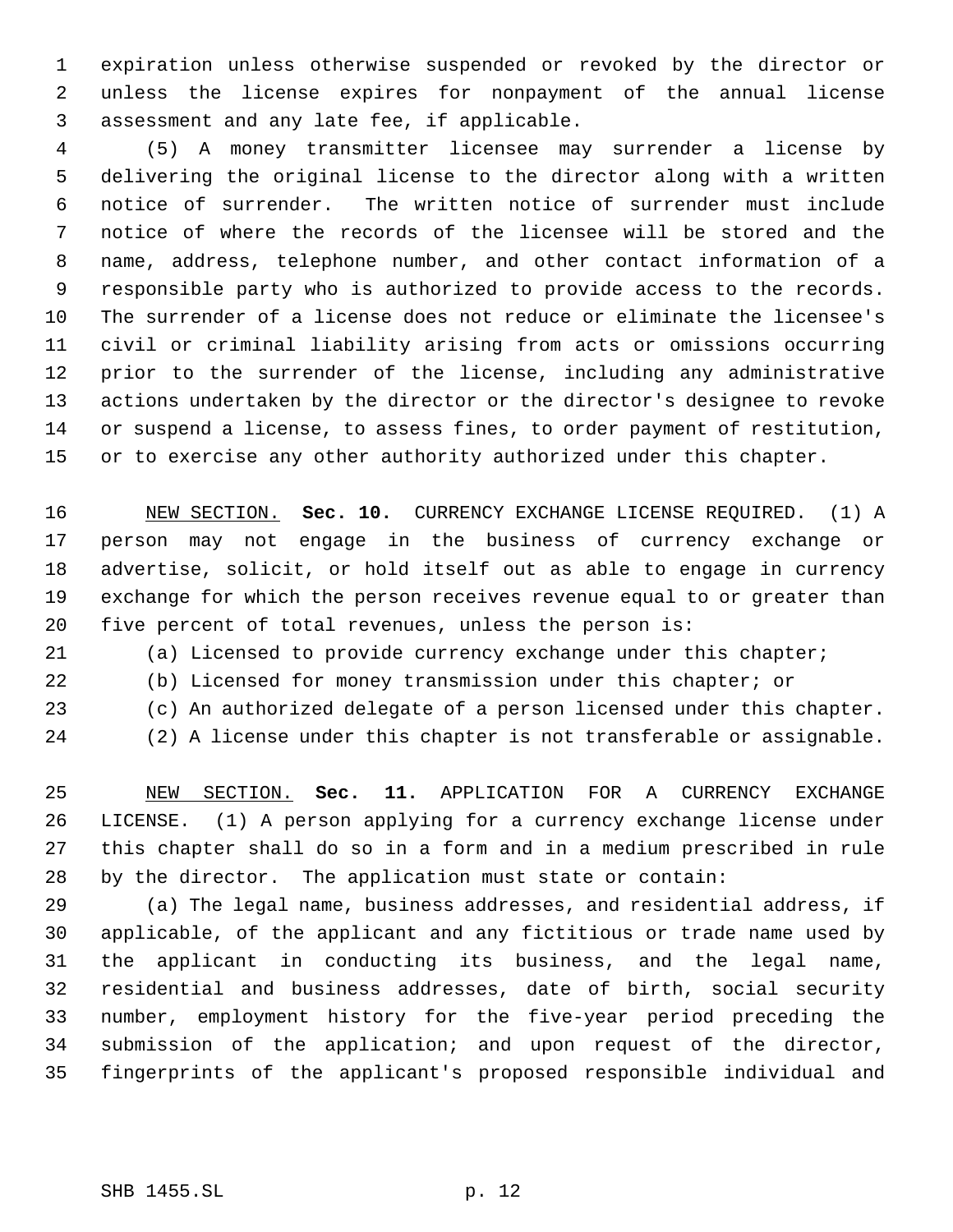documentation that the proposed responsible individual is a citizen of the United States or has obtained legal immigration status to work in the United States;

 (b) For the ten-year period preceding the submission of the application, a list of any criminal convictions of the proposed responsible individual of the applicant, any material litigation in which the applicant has been involved, and any litigation involving the proposed responsible individual relating to the provision of money services;

 (c) A description of any money services previously provided by the applicant and the money services that the applicant seeks to provide in this state;

 (d) A list of the applicant's proposed authorized delegates and the locations in this state where the applicant and its authorized delegates propose to engage in currency exchange;

 (e) A list of other states in which the applicant engages in currency exchange or provides other money services and any license revocations, suspensions, restrictions, or other disciplinary action 19 taken against the applicant in another state;

 (f) A list of any license revocations, suspensions, restrictions, or other disciplinary action taken against any money services business involving the proposed responsible individual;

 (g) Information concerning any bankruptcy or receivership proceedings involving or affecting the applicant or the proposed responsible individual;

 (h) A sample form of contract for authorized delegates, if applicable;

 (i) A description of the source of money and credit to be used by the applicant to provide currency exchange; and

 (j) Any other information regarding the background, experience, character, financial responsibility, and general fitness of the applicant, the applicant's responsible individual, or authorized delegates that the director may require in rule.

 (2) If an applicant is a corporation, limited liability company, partnership, or other entity, the applicant shall also provide:

 (a) The date of the applicant's incorporation or formation and state or country of incorporation or formation;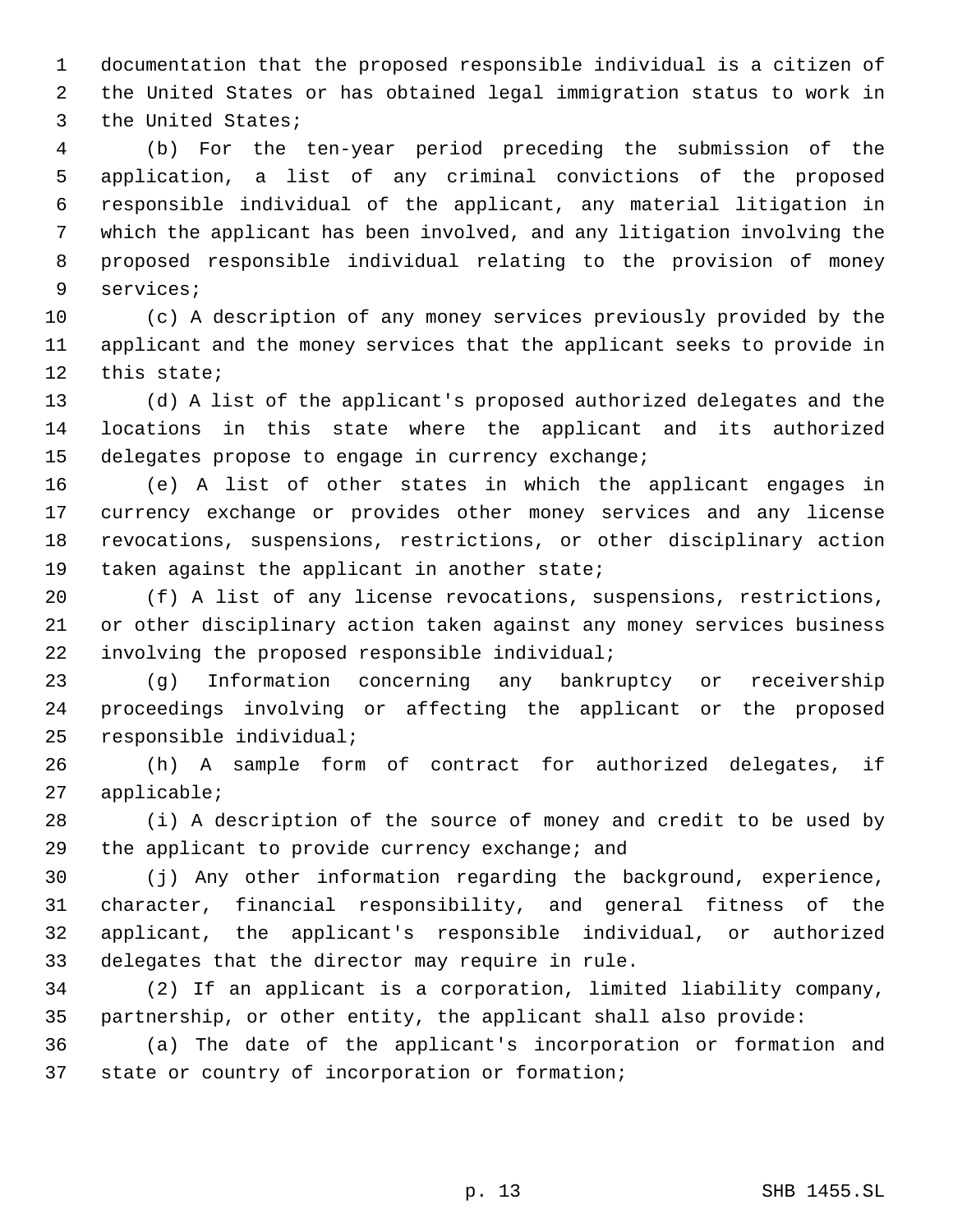(b) If applicable, a certificate of good standing from the state or country in which the applicant is incorporated or formed;

 (c) A brief description of the structure or organization of the applicant, including any parent or subsidiary of the applicant, and whether any parent or subsidiary is publicly traded;

 (d) The legal name, any fictitious or trade name, all business and residential addresses, date of birth, social security number, and employment history in the ten-year period preceding the submission of the application for each executive officer, board director, or person 10 that has control of the applicant;

 (e) If the applicant or its corporate parent is not a publicly traded entity, the director may request the fingerprints for each executive officer, board director, or person that has control of the 14 applicant; and

 (f) A list of any criminal convictions, material litigation, and any litigation related to the provision of money services, in which any executive officer, board director, or person in control of the applicant has been involved in the ten-year period preceding the submission of the application.

 (3) A nonrefundable application fee and an initial license fee, as determined in rule by the director, must accompany an application for a currency exchange license under this chapter. The license fee must be refunded if the application is denied.

 (4) The director may waive one or more requirements of subsection (1) or (2) of this section or permit an applicant to submit other information in lieu of the required information.

 NEW SECTION. **Sec. 12.** ISSUANCE OF A CURRENCY EXCHANGE LICENSE. (1) When an application for a currency exchange license is filed under this chapter, the director or the director's designee shall investigate the applicant's financial condition and responsibility, financial and business experience, competence, character, and general fitness. The director or the director's designee may conduct an on-site investigation of the applicant, the cost of which must be paid by the applicant as specified in section 34 of this act or rules adopted under this chapter. The director shall issue a currency exchange license to an applicant under this chapter if the director or the director's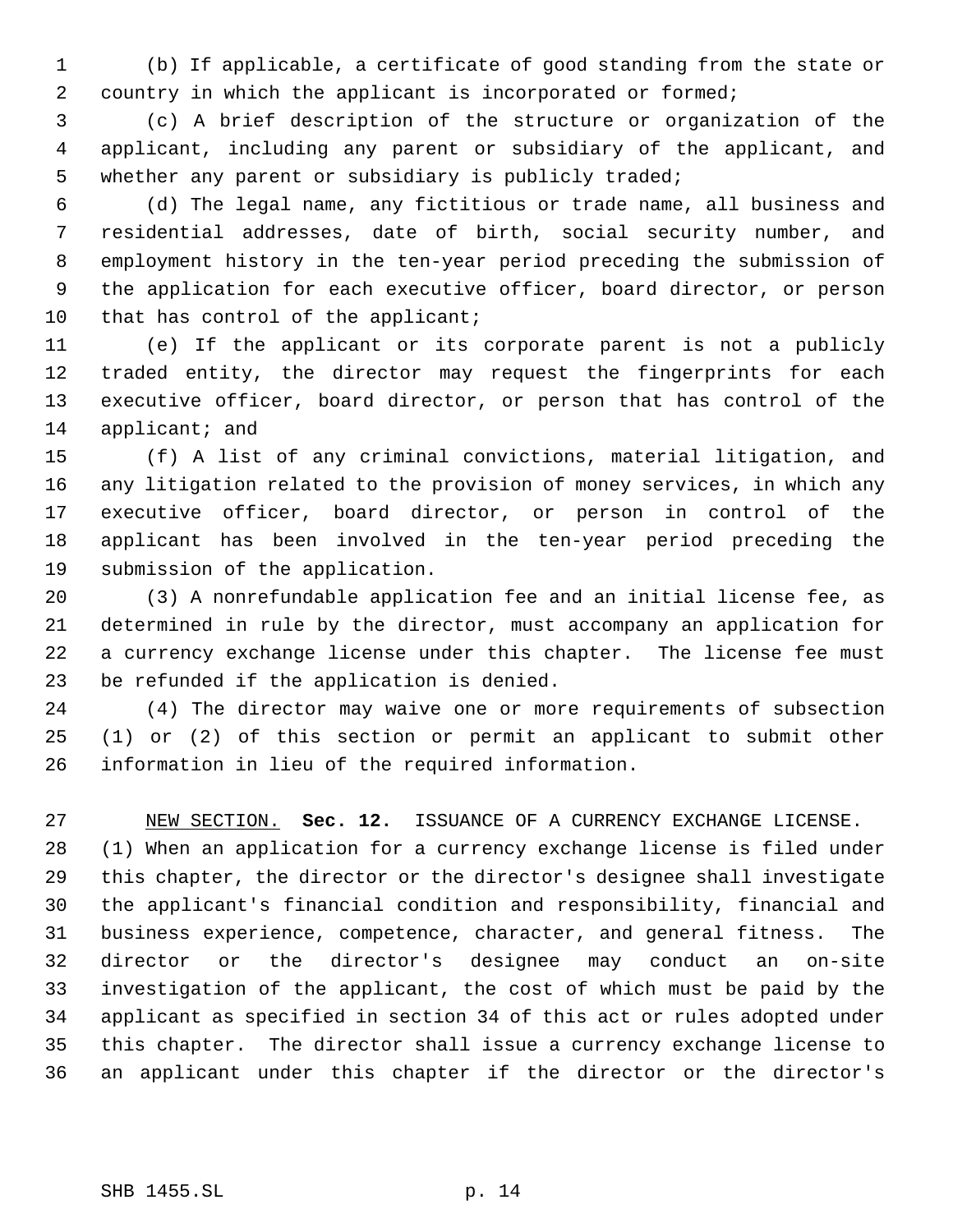designee finds that all of the following conditions have been fulfilled:

(a) The applicant has complied with section 11 of this act;

 (b) The financial and business experience, competence, character, 5 and general fitness of the applicant; and the competence, financial and business experience, character, and general fitness of the executive officers, proposed responsible individual, board directors, and persons in control of the applicant indicate that it is in the interest of the public to permit the applicant to engage in the business of providing 10 currency exchange; and

 (c) Neither the applicant, nor any executive officer, nor person who exercises control over the applicant, nor the proposed responsible individual are listed on the specially designated nationals and blocked persons list prepared by the United States department of treasury or department of state under Presidential Executive Order No. 13224.

 (2) The director may for good cause extend the application review period.

 (3) An applicant whose application is denied by the director under this chapter may appeal under chapter 34.05 RCW.

 (4) A currency exchange license issued under this chapter is valid from the date of issuance and remains in effect with no fixed date of expiration unless otherwise suspended or revoked by the director, or unless the license expires for nonpayment of the annual license assessment and any late fee, if applicable.

 (5) A currency exchange licensee may surrender a license by delivering the original license to the director along with a written notice of surrender. The written notice of surrender must include notice of where the records of the licensee will be stored and the name, address, telephone number, and other contact information of a responsible party who is authorized to provide access to the records. The surrender of a license does not reduce or eliminate the licensee's civil or criminal liability arising from acts or omissions occurring prior to the surrender of the license, including any administrative actions undertaken by the director or the director's designee to revoke or suspend a license, to assess fines, to order payment of restitution, or to exercise any other authority authorized under this chapter.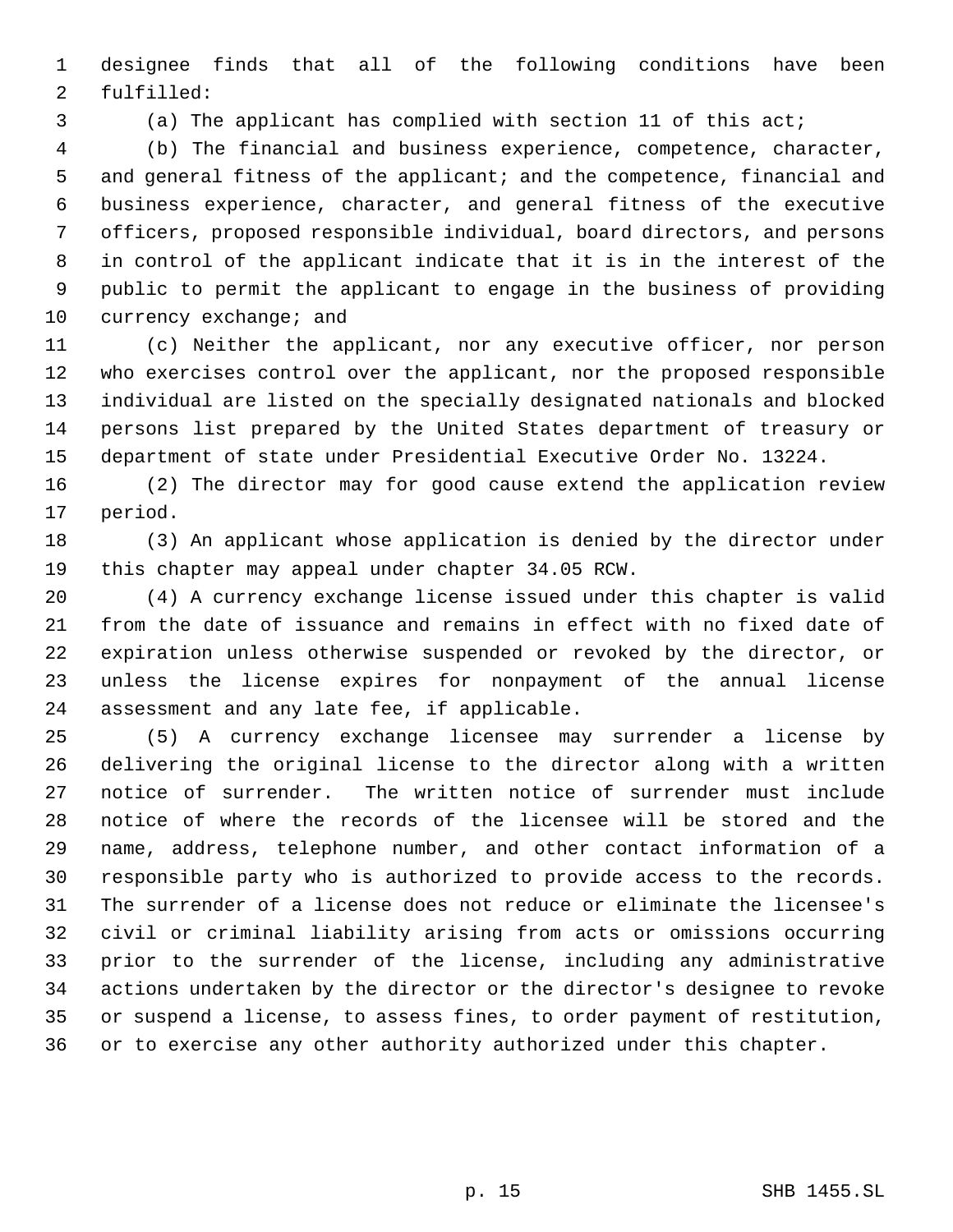NEW SECTION. **Sec. 13.** ANNUAL LICENSE ASSESSMENT AND ANNUAL REPORT. (1) A licensee shall pay an annual license assessment as established in rule by the director no later than the annual license assessment due date or, if the annual license assessment due date is not a business day, on the next business day.

 (2) A licensee shall submit an annual report with the annual license assessment, in a form and in a medium prescribed by the director in rule. The annual report must state or contain:

 (a) If the licensee is a money transmitter, a copy of the licensee's most recent audited annual financial statement or, if the licensee is a wholly owned subsidiary of another corporation, the most recent audited consolidated annual financial statement of the parent corporation or the licensee's most recent audited consolidated annual financial statement;

 (b) A description of each material change, as defined in rule by the director, to information submitted by the licensee in its original license application which has not been previously reported to the 18 director on any required report;

 (c) If the licensee is a money transmitter, a list of the licensee's permissible investments and a certification that the licensee continues to maintain permissible investments according to the requirements set forth in sections 22 and 23 of this act;

 (d) If the licensee is a money transmitter, proof that the licensee continues to maintain adequate security as required by section 7 of this act; and

 (e) A list of the locations in this state where the licensee or an authorized delegate of the licensee engages in or provides money services.

 (3) If a licensee does not file an annual report or pay its annual license assessment by the annual license assessment due date, the director or the director's designee shall send the licensee a notice of suspension and assess the licensee a late fee not to exceed twenty-five percent of the annual license assessment as established in rule by the director. The licensee's annual report and payment of both the annual license assessment and the late fee must arrive in the department's offices by 5:00 p.m. on the thirtieth day after the assessment due date or any extension of time granted by the director, unless that date is not a business day, in which case the licensee's annual report and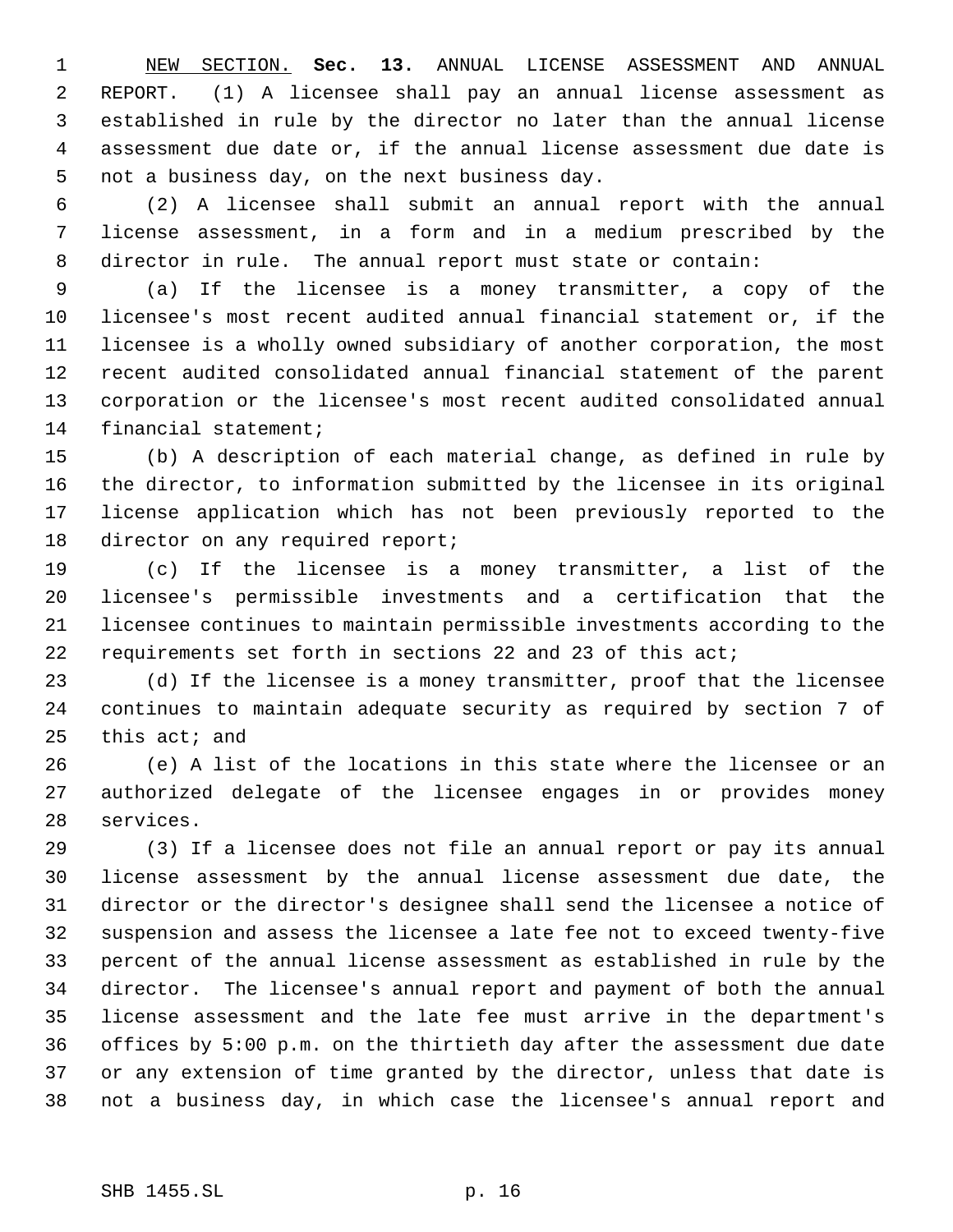payment of both the annual license assessment and the late fee must arrive in the department's offices by 5:00 p.m. on the next occurring business day. If the licensee's annual report and payment of both the annual license assessment and late fee do not arrive by such date, the expiration of the licensee's license is effective at 5:00 p.m. on the thirtieth day after the assessment due date, unless that date is not a business day, in which case the expiration of the licensee's license is effective at 5:00 p.m. on the next occurring business day. The director, or the director's designee, may reinstate the license if, within twenty days after its effective date, the licensee:

 (a) Files the annual report and pays both the annual license assessment and the late fee; and

 (b) The licensee did not engage in or provide money services during the period its license was expired.

 NEW SECTION. **Sec. 14.** RELATIONSHIP BETWEEN LICENSEE AND AUTHORIZED DELEGATE. (1) In this section, "remit" means to make direct payments of money to a licensee or its representative authorized to receive money or to deposit money in a bank in an account specified by the licensee.

 (2) A contract between a licensee and an authorized delegate must require the authorized delegate to operate in full compliance with this chapter and the rules adopted under this chapter.

 (3) Neither the licensee nor an authorized delegate may authorize subdelegates.

 (4) An authorized delegate shall remit all money owing to the licensee in accordance with the terms of the contract between the licensee and the authorized delegate.

 (5) If a license is suspended or revoked or a licensee surrenders its license, the director shall notify all authorized delegates of the licensee whose names are filed with the director of the suspension, revocation, or surrender and shall publish the name of the licensee. An authorized delegate shall immediately cease to provide money services as a delegate of the licensee upon receipt of notice, or after publication is made, that the licensee's license has been suspended, revoked, or surrendered.

 (6) An authorized delegate may not provide money services other than those allowed the licensee under its license. In addition, an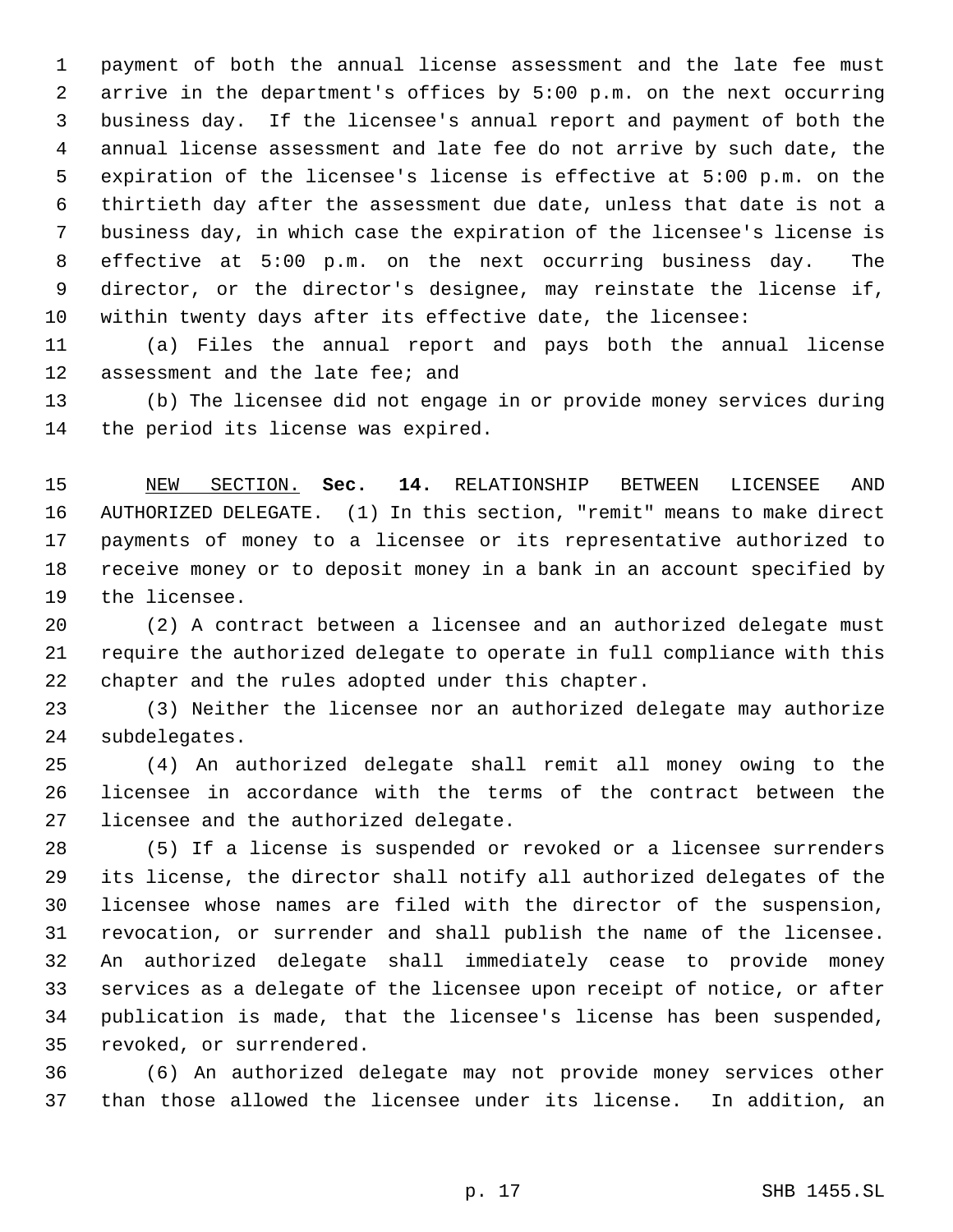authorized delegate may not provide money services outside the scope of activity permissible under the contract between the authorized delegate and the licensee, except activity in which the authorized delegate is authorized to engage under section 5 or 10 of this act.

 NEW SECTION. **Sec. 15.** AUTHORITY TO CONDUCT EXAMINATIONS AND INVESTIGATIONS. (1) For the purpose of discovering violations of this chapter or rules adopted under this chapter, discovering unsafe and unsound practices, or securing information lawfully required under this chapter, the director may at any time, either personally or by designee, investigate or examine the business and, wherever located, the books, accounts, records, papers, documents, files, and other information used in the business of every licensee or its authorized delegates, and of every person who is engaged in the business of providing money services, whether the person acts or claims to act under or without the authority of this chapter. For these purposes, the director or designated representative shall have free access to the offices and places of business, books, accounts, papers, documents, other information, records, files, safes, and vaults of all such persons. The director or the director's designee may require the attendance of and examine under oath all persons whose testimony may be required about the business or the subject matter of any investigation, examination, or hearing and may require such person to produce books, accounts, papers, documents, records, files, and any other information the director or designated person declares is relevant to the inquiry. The director may require the production of original books, accounts, papers, documents, records, files, and other information; may require that such original books, accounts, papers, documents, records, files, and other information be copied; or may make copies himself or herself or by designee of such original books, accounts, papers, documents, records, files, or other information. The director or designated person may issue a subpoena or subpoena duces tecum requiring attendance or compelling production of the books, accounts, papers, documents, records, files, or other information.

 (2) The licensee, applicant, or person subject to licensing under this chapter shall pay the cost of examinations and investigations as specified in section 34 of this act or rules adopted under this chapter.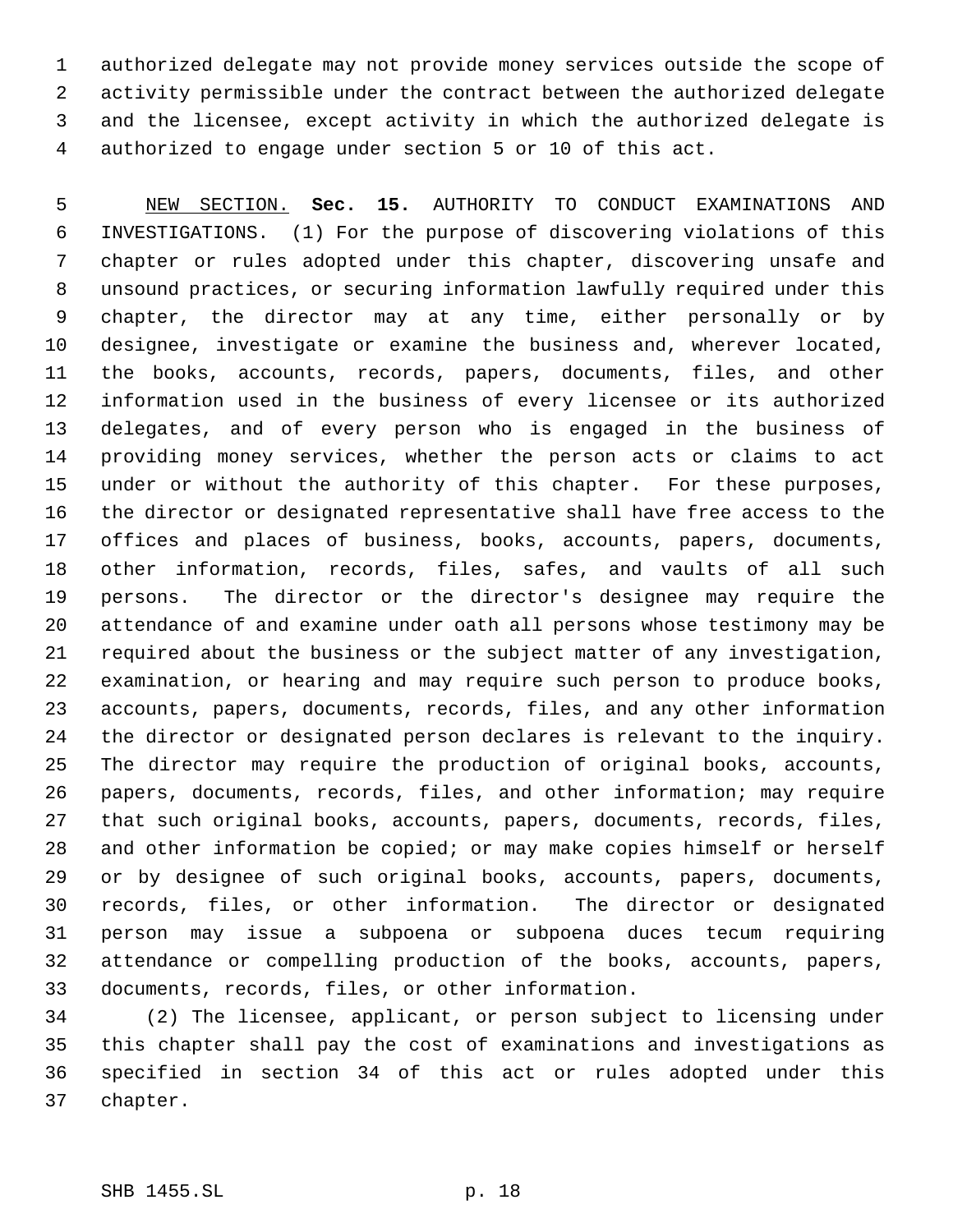(3) Information obtained during an examination or investigation under this chapter may be disclosed only as provided in section 21 of this act.

 NEW SECTION. **Sec. 16.** JOINT EXAMINATIONS. (1) The director may conduct an on-site examination or investigation of the books, accounts, records, papers, documents, files, and other information used in the business of every licensee or its authorized delegates in conjunction with representatives of other state agencies or agencies of another state or of the federal government. The director may accept an examination report or an investigation report of an agency of this state or of another state or of the federal government.

 (2) A joint examination or investigation, or an acceptance of an examination or investigation report, does not preclude the director from conducting an examination or investigation under this chapter. A joint report or a report accepted under this section is an official report of the director for all purposes.

 NEW SECTION. **Sec. 17.** REPORTS. (1) A licensee shall file with the director within thirty business days any material changes in information provided in a licensee's application as prescribed in rule by the director. If this information indicates that the licensee is no longer in compliance with this chapter, the director may take any action authorized under this chapter to ensure that the licensee operates in compliance with this chapter.

 (2) A licensee shall file with the director within forty-five days after the end of each fiscal quarter a current list of all authorized delegates and locations in this state where the licensee, or an authorized delegate of the licensee, provides money services, including mobile locations. The licensee shall state the name and street address of each location and authorized delegate operating at the location.

 (3) A licensee shall file a report with the director within one business day after the licensee has reason to know of the occurrence of any of the following events:

 (a) The filing of a petition by or against the licensee, or any authorized delegate of the licensee, under the United States Bankruptcy Code (11 U.S.C. Sec. 101-110) for bankruptcy or reorganization;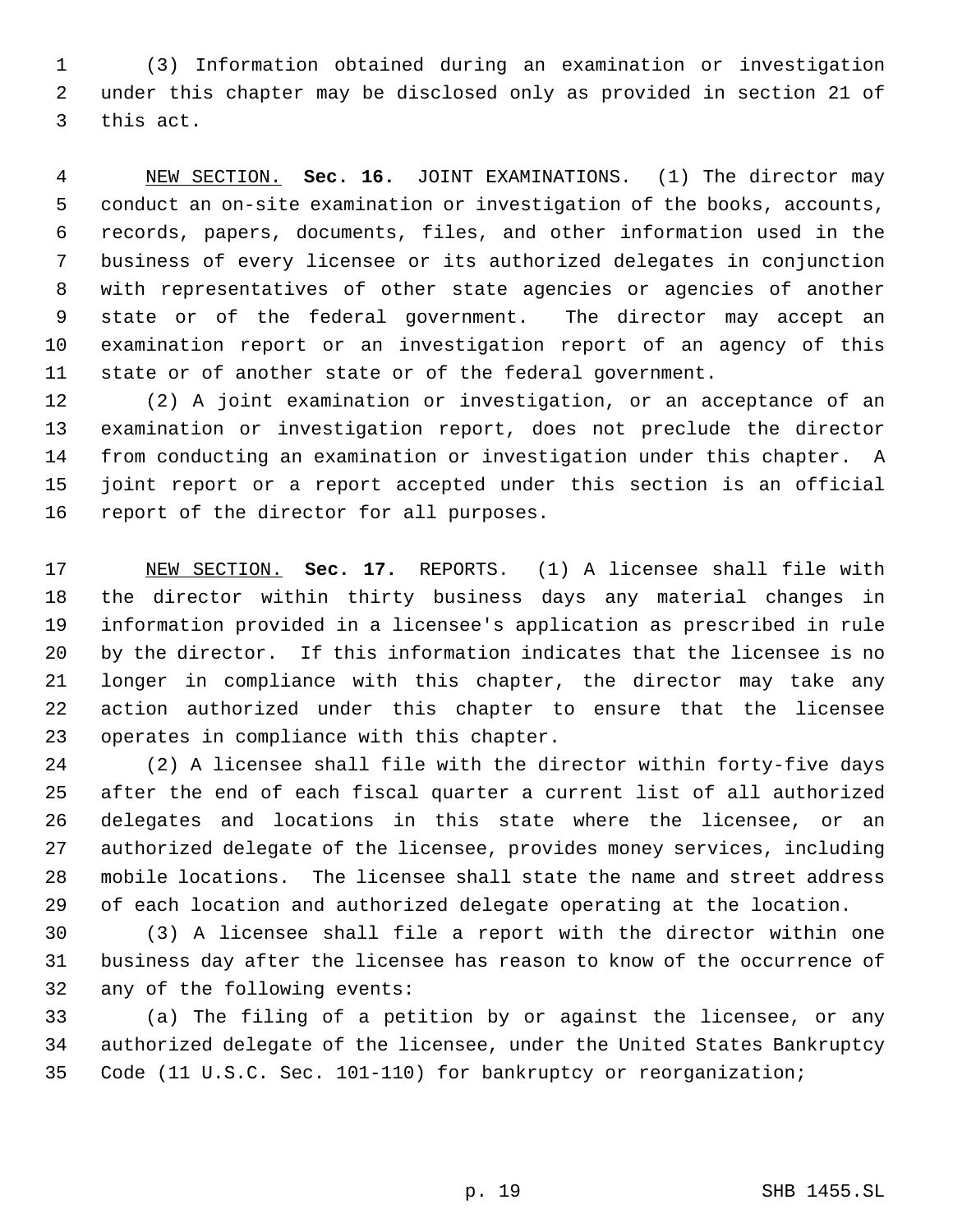(b) The filing of a petition by or against the licensee, or any authorized delegate of the licensee, for receivership, the commencement of any other judicial or administrative proceeding for its dissolution or reorganization, or the making of a general assignment for the benefit of its creditors;

 (c) The commencement of a proceeding to revoke, suspend, restrict, or condition its license, or otherwise discipline or sanction the licensee, in a state or country in which the licensee engages in business or is licensed;

 (d) The cancellation or other impairment of the licensee's bond or other security;

 (e) A charge or conviction of the licensee or of an executive officer, responsible individual, board director of the licensee, or person in control of the licensee, for a felony; or

(f) A charge or conviction of an authorized delegate for a felony.

 NEW SECTION. **Sec. 18.** CHANGE OF CONTROL. (1) A licensee shall: (a) Provide the director with written notice of a proposed change of control within fifteen days after learning of the proposed change of control and at least thirty days prior to the proposed change of control;

 (b) Request approval of the change of control by submitting the information required in rule by the director; and

 (c) Submit, with the notice, a nonrefundable fee as prescribed in rule by the director.

 (2) After review of a request for approval under subsection (1) of this section, the director may require the licensee to provide additional information concerning the licensee's proposed persons in control. The additional information must be limited to the same types required of the licensee, or persons in control of the licensee, as part of its original license application.

 (3) The director shall approve a request for change of control under subsection (1) of this section if, after investigation, the director determines that the person, or group of persons, requesting approval meets the criteria for licensing set forth in sections 9 and 12 of this act and that the public interest will not be jeopardized by the change of control.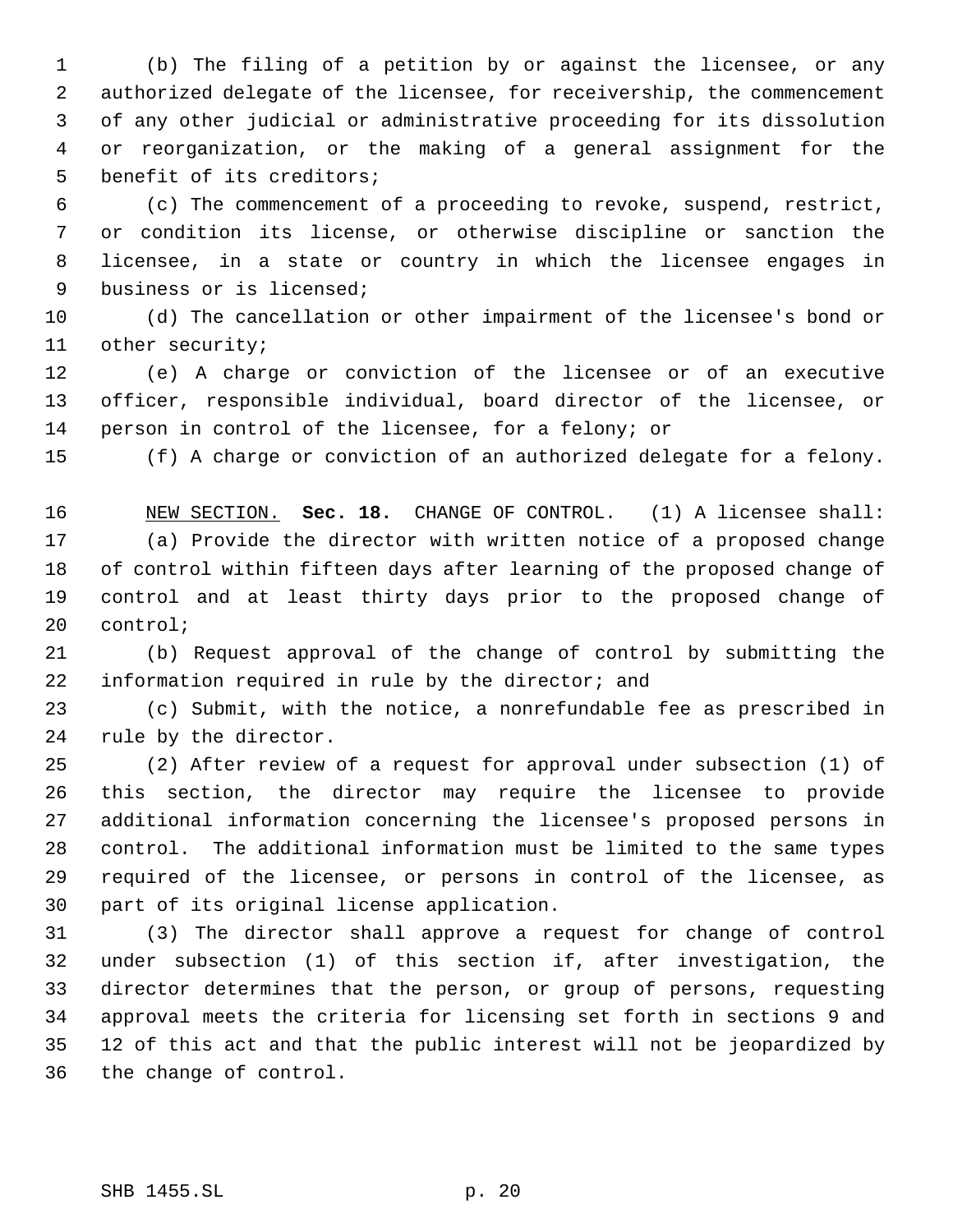(4) Subsection (1) of this section does not apply to a public offering of securities.

 (5) Before filing a request for approval to acquire control of a licensee, or person in control of a licensee, a person may request in writing a determination from the director as to whether the person would be considered a person in control of a licensee upon consummation of a proposed transaction. If the director determines that the person would not be a person in control of a licensee, the director shall respond in writing to that effect and the proposed person and transaction is not subject to the requirements of subsections (1) through (3) of this section.

 (6) The director may exempt by rule any person from the requirements of subsection (1)(a) of this section, if it is in the public interest to do so.

 NEW SECTION. **Sec. 19.** RECORDS. (1) A licensee shall maintain the following records for determining its compliance with this chapter for at least five years:

 (a) A general ledger posted at least monthly containing all assets, liabilities, capital, income, and expense accounts;

(b) Bank statements and bank reconciliation records;

 (c) A list of the last known names and addresses of all of the 22 licensee's authorized delegates;

 (d) Copies of all currency transaction reports and suspicious activity reports filed in compliance with section 20 of this act; and

(e) Any other records required in rule by the director.

 (2) The items specified in subsection (1) of this section may be maintained in any form of record that is readily accessible to the director or the director's designee upon request.

 (3) Records may be maintained outside this state if they are made accessible to the director on seven business days' notice that is sent in writing.

 (4) All records maintained by the licensee are open to inspection by the director or the director's designee.

 NEW SECTION. **Sec. 20.** MONEY LAUNDERING REPORTS. (1) Every licensee and its authorized delegates shall file with the director or the director's designee all reports required by federal currency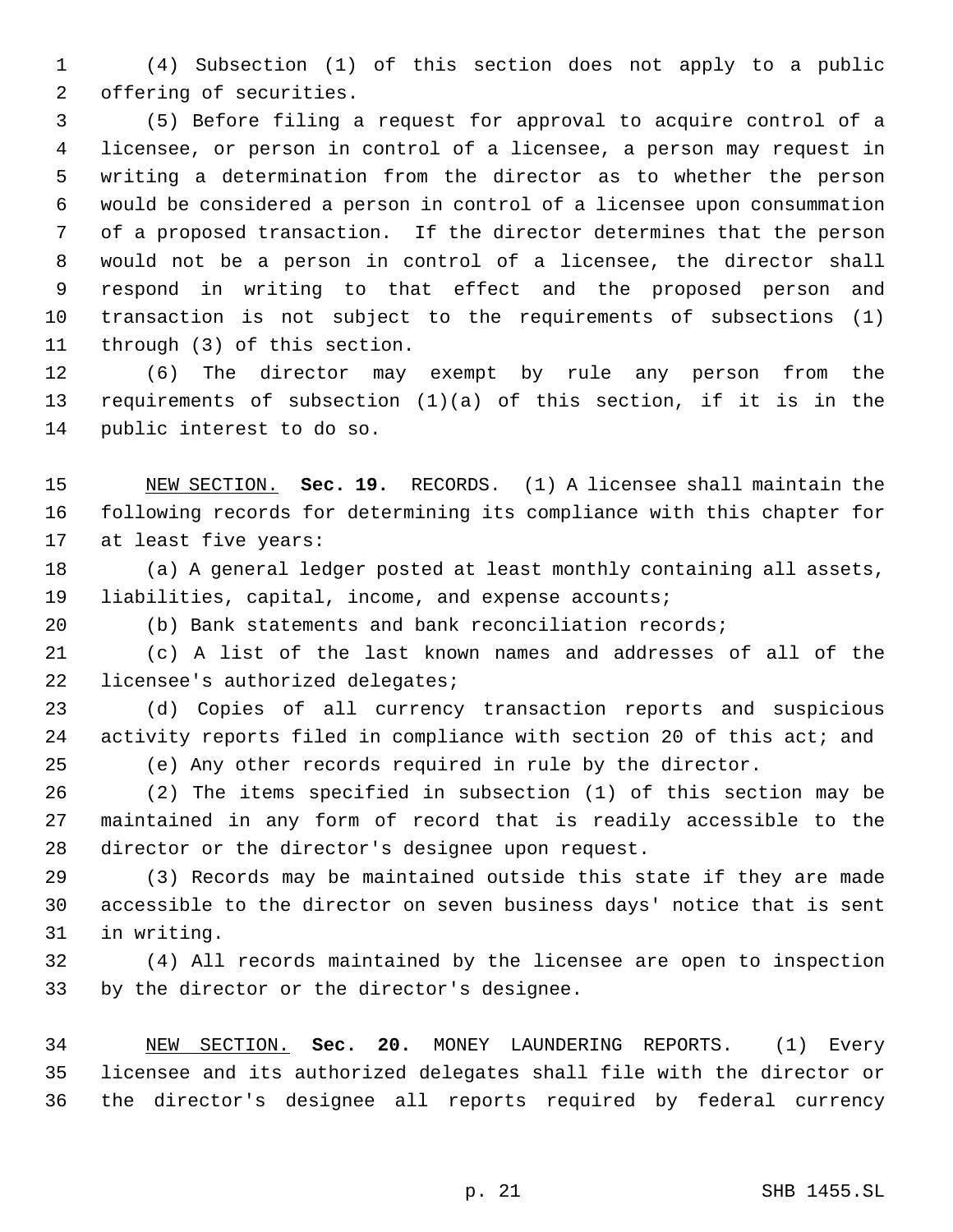reporting, recordkeeping, and suspicious transaction reporting requirements as set forth in 31 U.S.C. Sec. 5311, 31 C.F.R. Sec. 103 (2000), and other federal and state laws pertaining to money laundering. Every licensee and its authorized delegates shall maintain copies of these reports in its records in compliance with section 19 of this act.

 (2) The timely filing of a complete and accurate report required under subsection (1) of this section with the appropriate federal agency is compliance with the requirements of subsection (1) of this section, unless the director notifies the licensee that reports of this type are not being regularly and comprehensively transmitted by the federal agency.

 NEW SECTION. **Sec. 21.** CONFIDENTIALITY. (1) Except as otherwise provided in subsection (2) of this section, all information or reports obtained by the director from an applicant, licensee, or authorized delegate and all information contained in, or related to, examination, investigation, operating, or condition reports prepared by, on behalf of, or for the use of the director, or financial statements, balance sheets, or authorized delegate information, are confidential and are not subject to disclosure under chapter 42.17 RCW.

 (2) The director may disclose information not otherwise subject to disclosure under subsection (1) of this section to representatives of state or federal agencies who agree in writing to maintain the confidentiality of the information; or if the director finds that the release is reasonably necessary for the protection of the public and in the interests of justice.

 (3) This section does not prohibit the director from disclosing to the public a list of persons licensed under this chapter or the aggregated financial data concerning those licensees.

NEW SECTION. **Sec. 22.** MAINTENANCE OF PERMISSIBLE INVESTMENTS.

 (1) A money transmitter licensee shall maintain at all times permissible investments that have a market value computed in accordance with generally accepted accounting principles of not less than the aggregate amount of all outstanding money transmission.

 (2) The director, with respect to any money transmitter licensee, may limit the extent to which a type of investment within a class of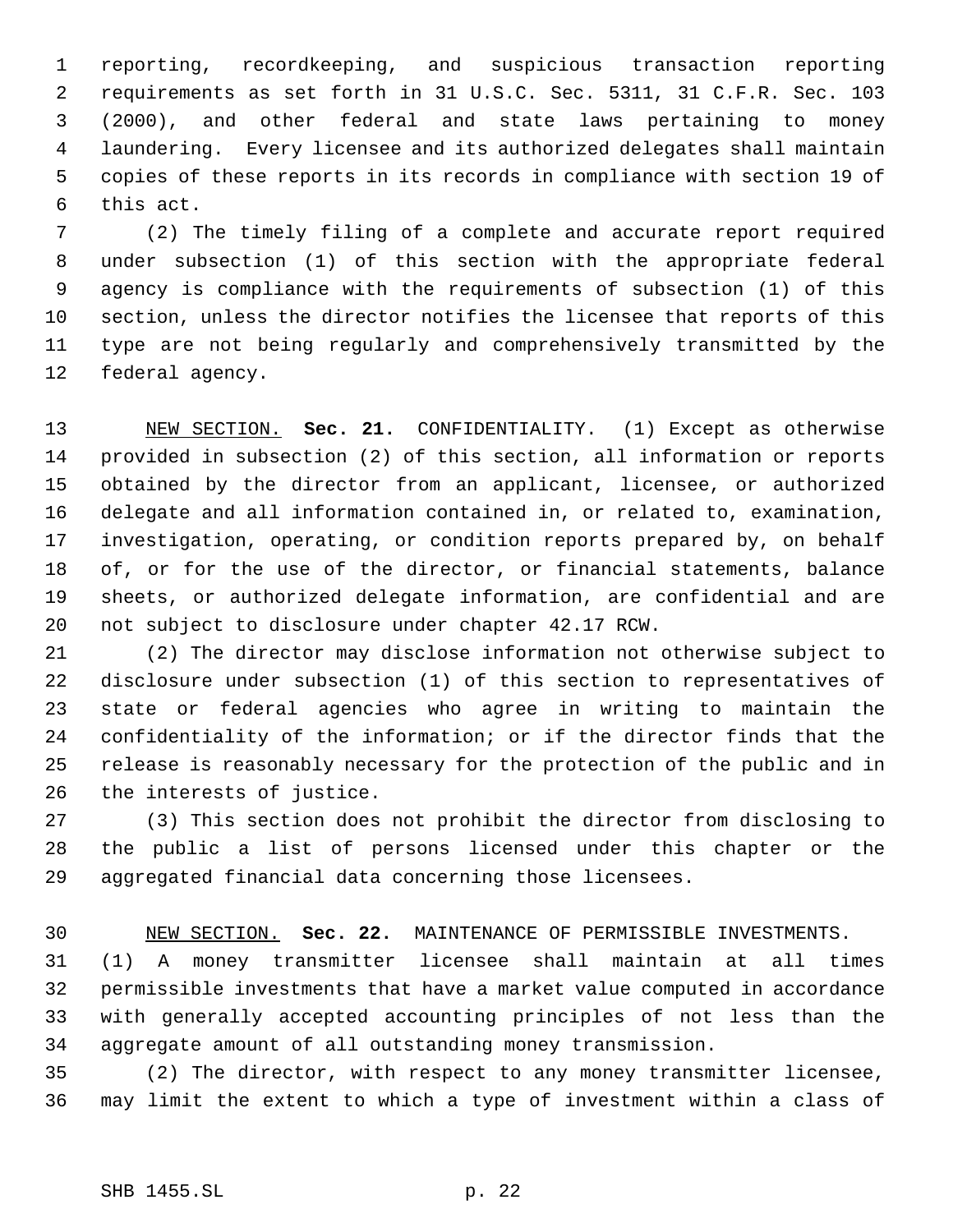permissible investments may be considered a permissible investment, except for money, time deposits, savings deposits, demand deposits, and certificates of deposit issued by a federally insured financial institution. The director may prescribe in rule, or by order allow, other types of investments that the director determines to have a safety substantially equivalent to other permissible investments.

 NEW SECTION. **Sec. 23.** TYPES OF PERMISSIBLE INVESTMENTS. (1) Except to the extent otherwise limited by the director under section 22 of this act, the following investments are permissible for a money transmitter licensee under section 22 of this act:

 (a) Cash, time deposits, savings deposits, demand deposits, a certificate of deposit, or senior debt obligation of an insured depositary institution as defined in section 3 of the federal Deposit Insurance Act (12 U.S.C. Sec. 1813) or as defined under the federal Credit Union Act (12 U.S.C. Sec. 1781);

 (b) Banker's acceptance or bill of exchange that is eligible for purchase upon endorsement by a member bank of the federal reserve system and is eligible for purchase by a federal reserve bank;

 (c) An investment bearing a rating of one of the three highest grades as defined by a nationally recognized organization that rates securities;

 (d) An investment security that is an obligation of the United 23 States or a department, agency, or instrumentality thereof; an investment in an obligation that is guaranteed fully as to principal and interest by the United States; or an investment in an obligation of a state or a governmental subdivision, agency, or instrumentality thereof;

 (e) Receivables that are payable to a licensee from its authorized delegates, in the ordinary course of business, pursuant to contracts which are not past due or doubtful of collection, if the aggregate amount of receivables under this subsection (1)(e) does not exceed twenty percent of the total permissible investments of a licensee and the licensee does not hold, at one time, receivables under this subsection (1)(e) in any one person aggregating more than ten percent of the licensee's total permissible investments; and

 (f) A share or a certificate issued by an open-end management investment company that is registered with the United States securities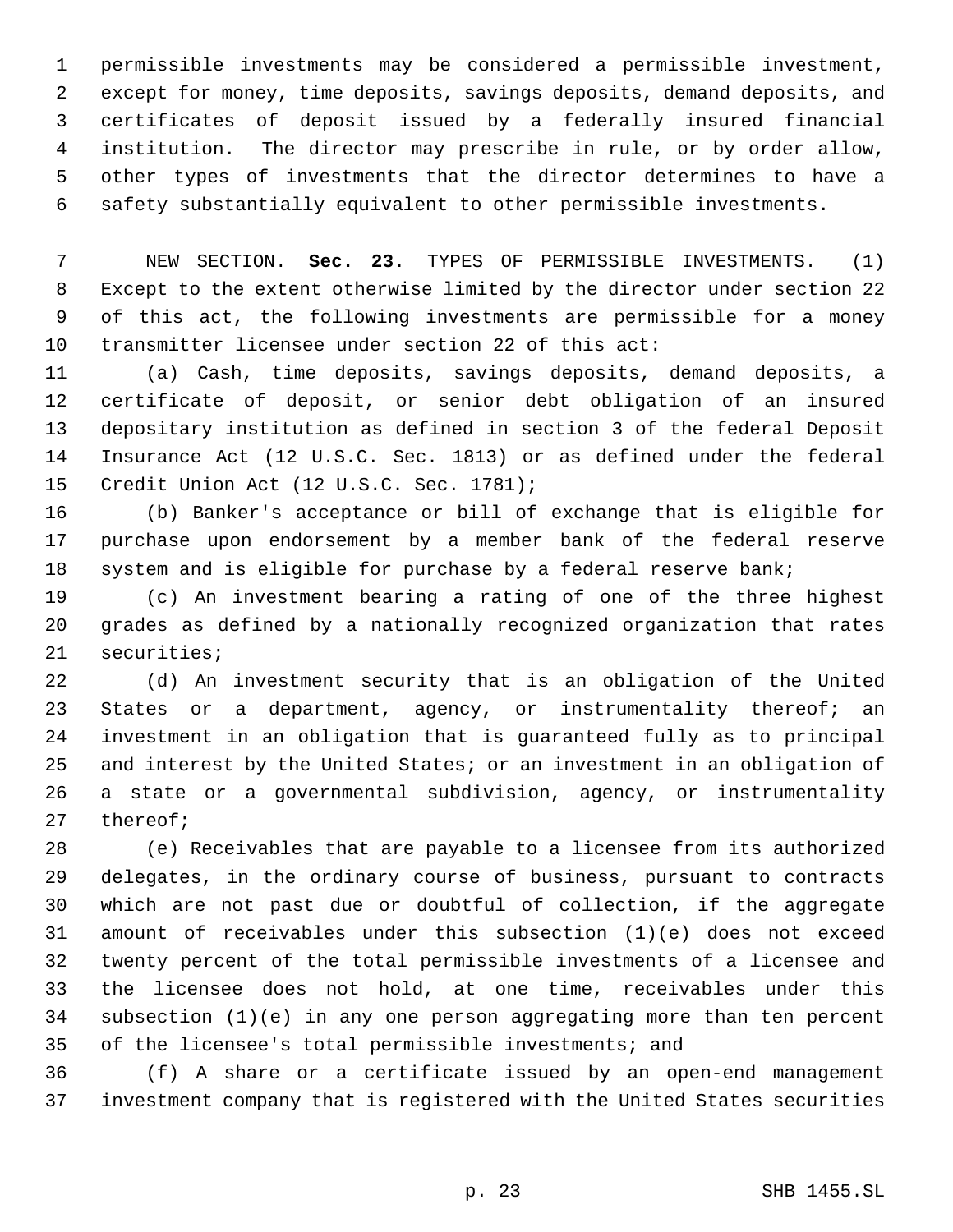and exchange commission under the Investment Companies Act of 1940 (15 U.S.C. Sec. 80(a)(1) through (64), and whose portfolio is restricted by the management company's investment policy to investments specified in (a) through (d) of this subsection.

 (2) The following investments are permissible under section 22 of this act, but only to the extent specified as follows:

 (a) An interest-bearing bill, note, bond, or debenture of a person whose equity shares are traded on a national securities exchange or on a national over-the-counter market, if the aggregate of investments under this subsection (2)(a) does not exceed twenty percent of the total permissible investments of a licensee and the licensee does not, at one time, hold investments under this subsection (2)(a) in any one person aggregating more than ten percent of the licensee's total permissible investments;

 (b) A share of a person traded on a national securities exchange or a national over-the-counter market or a share or a certificate issued by an open-end management investment company that is registered with the United States securities and exchange commission under the Investment Companies Act of 1940 (15 U.S.C. Sec. 80(a)(1) through (64), and whose portfolio is restricted by the management company's investment policy to shares of a person traded on a national securities exchange or a national over-the-counter market, if the aggregate of investments under this subsection (2)(b) does not exceed twenty percent of the total permissible investments of a licensee and the licensee does not, at one time, hold investments under this subsection (2)(b) in any one person aggregating more than ten percent of the licensee's total permissible investments;

 (c) A demand-borrowing agreement made to a corporation or a subsidiary of a corporation whose securities are traded on a national securities exchange, if the aggregate of the amount of principal and interest outstanding under demand-borrowing agreements under this subsection (2)(c) does not exceed twenty percent of the total permissible investments of a licensee and the licensee does not, at one time, hold principal and interest outstanding under demand-borrowing agreements under this subsection (2)(c) with any one person aggregating more than ten percent of the licensee's total permissible investments; and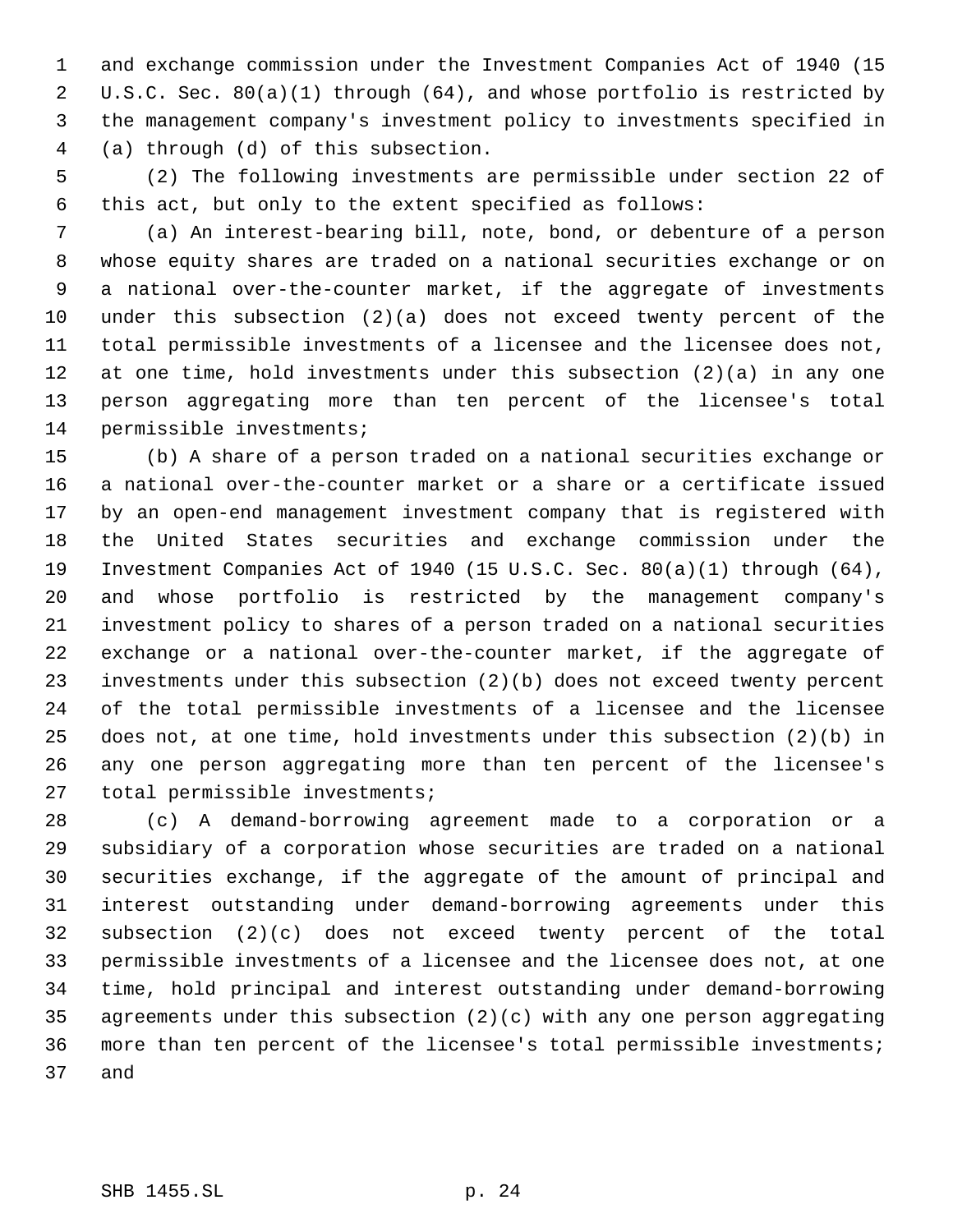(d) Any other investment the director designates, to the extent specified in rule by the director.

 (3) The aggregate of investments under subsection (2) of this section may not exceed fifty percent of the total permissible investments of a licensee.

 NEW SECTION. **Sec. 24.** ADMINISTRATIVE PROCEEDINGS. All administrative proceedings under this chapter must be conducted in accordance with the administrative procedure act, chapter 34.05 RCW. Any licensee or authorized delegate subject to a statement of charges and order of intent from the director shall be provided with an opportunity for a hearing as provided for in the administrative procedure act. Unless the person subject to the order appears in person or is represented by counsel at the hearing, the person has consented to issuance of the order. If after a hearing, the director finds by a preponderance of the evidence that grounds for sanctions under this chapter exist, then the director may impose any sanctions authorized by this chapter in a final order. As provided for in section 28 of this act, a temporary order to cease and desist is effective upon service upon the licensee or authorized delegate, and remains effective pending a hearing to determine if the order shall become permanent.

 NEW SECTION. **Sec. 25.** SUSPENSION, REVOCATION, AND RECEIVERSHIP. (1) The director may issue an order to suspend, revoke, or condition a license, place a licensee in receivership, revoke the designation of an authorized delegate, compel payment of restitution by a licensee to damaged parties, require affirmative actions as are necessary by a licensee to comply with this chapter or rules adopted under this chapter, or remove from office or prohibit from participation in the affairs of any authorized delegate or any licensee, or both, any responsible individual, executive officer, person in control, or employee of the licensee, if:

 (a) The licensee violates this chapter or a rule adopted or an order issued under this chapter or is convicted of a violation of a state or federal money laundering or terrorism statute;

(b) The licensee does not cooperate with an examination,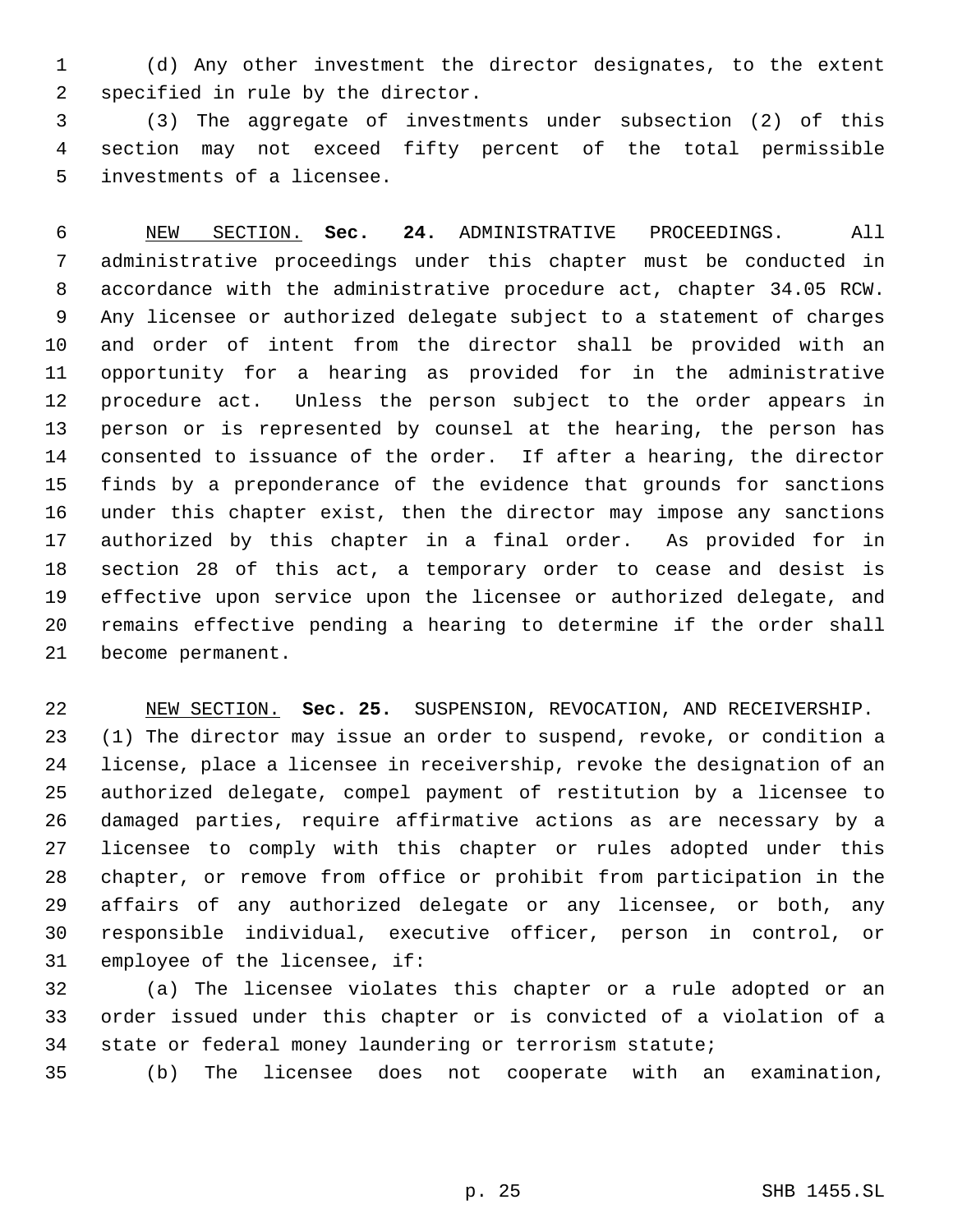investigation, or subpoena lawfully issued by the director or the director's designee;

 (c) The licensee engages in fraud, intentional misrepresentation, or gross negligence;

 (d) An authorized delegate is convicted of a violation of a state or federal money laundering statute, or violates this chapter or a rule adopted or an order issued under this chapter as a result of the licensee's willful misconduct or deliberate avoidance of knowledge;

 (e) The financial condition and responsibility, competence, experience, character, or general fitness of the licensee, authorized delegate, person in control of a licensee, or responsible individual of the licensee or authorized delegate indicates that it is not in the 13 public interest to permit the person to provide money services;

 (f) The licensee engages in an unsafe or unsound practice, or an 15 unfair and deceptive act or practice;

 (g) The licensee is insolvent, fails to maintain the required net worth, suspends payment of its obligations, or makes a general assignment for the benefit of its creditors;

 (h) The licensee does not remove an authorized delegate after the director issues and serves upon the licensee a final order including a finding that the authorized delegate has violated this chapter; or

 (i) The licensee, its responsible individual, or any of its executive officers or other persons in control of the licensee are listed or become listed on the specially designated nationals and blocked persons list prepared by the United States department of the treasury as a potential threat to commit terrorist acts or to finance terrorist acts.

 (2) In determining whether a licensee or other person subject to this chapter is engaging in an unsafe or unsound practice, the director may consider the size and condition of the licensee's money transmission services, the magnitude of the loss or potential loss to consumers or others, the gravity of the violation of this chapter, any action against the licensee by another state or the federal government, and the previous conduct of the person involved.

 (3) The director shall immediately suspend any certification of licensure issued under this chapter if the holder of the certificate has been certified pursuant to RCW 74.20A.320 by the department of social and health services as a person who is not in compliance with a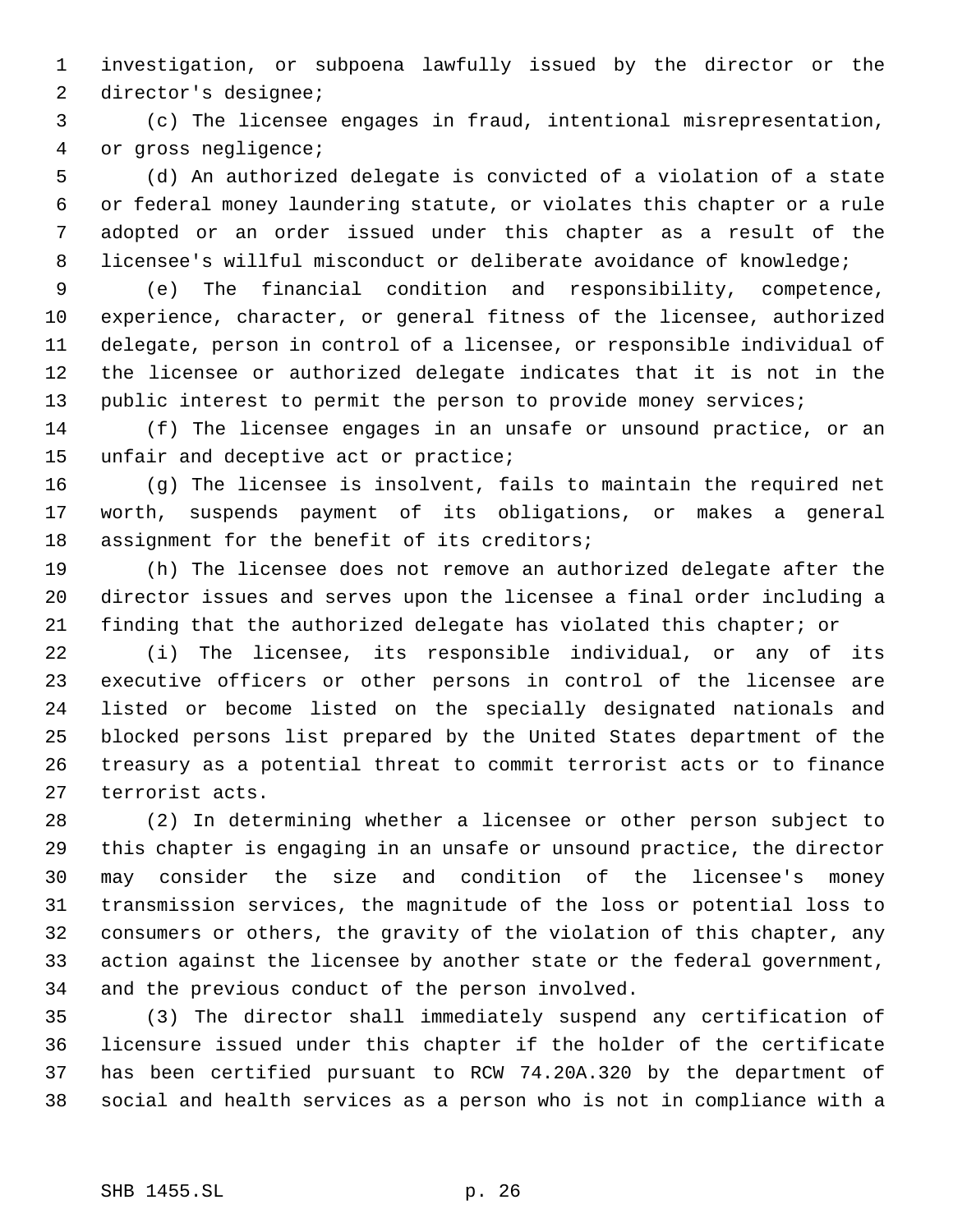support order. If the person has continued to meet all other requirements for certification during the suspension, reissuance of the certificate of licensure shall be automatic upon the director's receipt of a release issued by the department of social and health services stating that the person is in compliance with the order.

 NEW SECTION. **Sec. 26.** SUSPENSION AND REVOCATION OF AUTHORIZED DELEGATES. (1) The director may issue an order to suspend, revoke, or condition the designation of an authorized delegate, impose civil penalties, require payment of restitution to damaged parties, require affirmative actions as are necessary to comply with this chapter or the rules adopted under this chapter, or remove from office or prohibit from participation in the affairs of the authorized delegate or licensee, or both, any executive officer, person in control, or employee of the authorized delegate if the director finds that:

 (a) The authorized delegate violated this chapter or a rule adopted 16 or an order issued under this chapter;

 (b) The authorized delegate does not cooperate with an examination, investigation, or subpoena lawfully issued by the director or the director's designee;

 (c) The authorized delegate engaged in fraud, intentional misrepresentation, or gross negligence;

 (d) The authorized delegate is convicted of a violation of a state or federal money laundering or terrorism statute;

 (e) The competence, experience, character, or general fitness of the authorized delegate or a person in control of the authorized delegate indicates that it is not in the public interest to permit the 27 authorized delegate to provide money services;

 (f) The authorized delegate engaged in or is engaging in an unsafe or unsound practice, or unfair and deceptive act or practice; or

 (g) The authorized delegate, or any of its executive officers or other persons in control of the authorized delegate, are listed or become listed on the specially designated nationals and blocked persons list prepared by the United States department of the treasury as a potential threat to commit terrorist acts or to finance terrorist acts.

 (2) In determining whether an authorized delegate is engaging in an unsafe or unsound practice, the director may consider the size and condition of the authorized delegate's provision of money services, the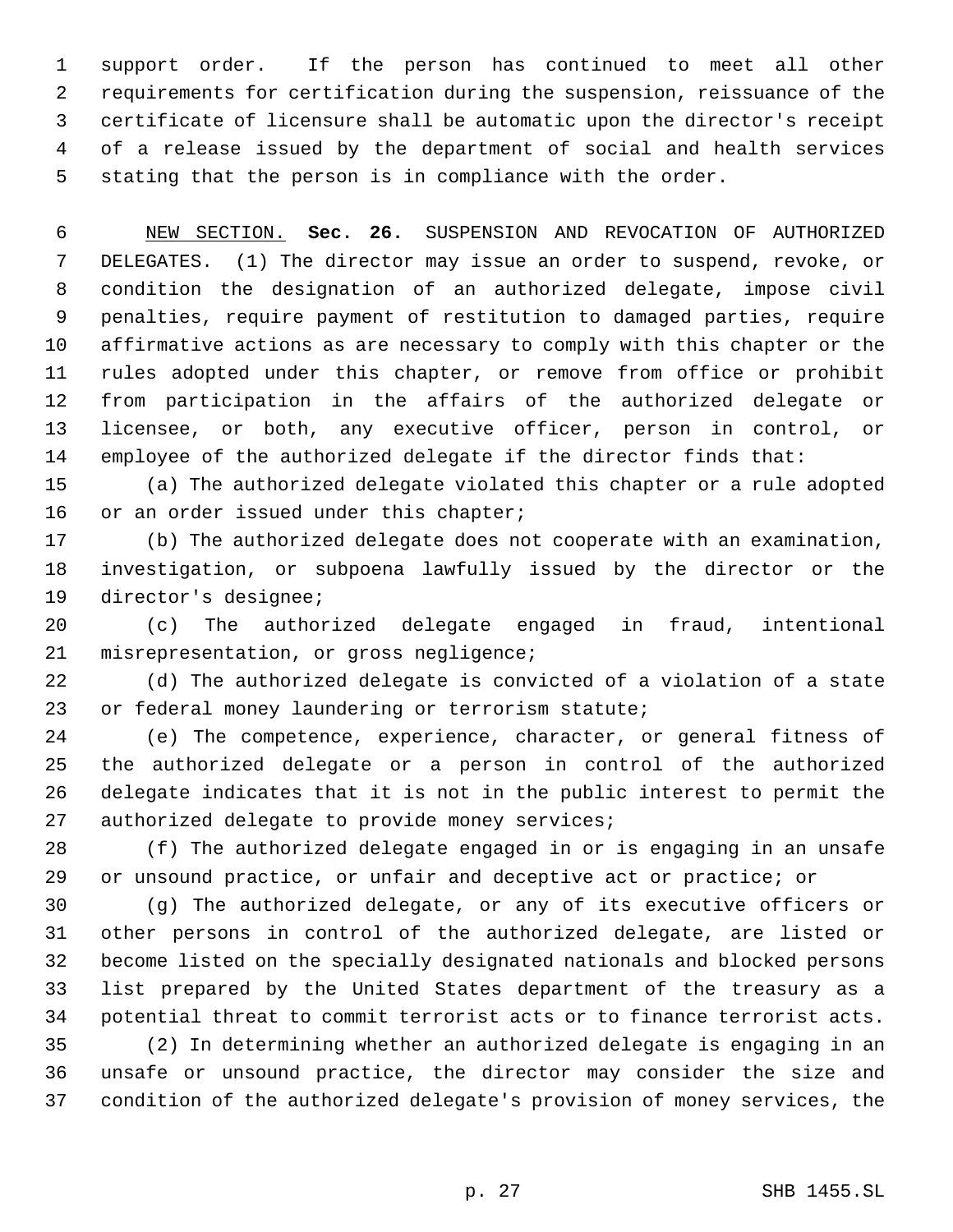magnitude of the loss or potential loss to consumers or others, the gravity of the violation of this chapter or a rule adopted or order issued under this chapter, any action against the authorized delegate taken by another state or the federal government, and the previous conduct of the authorized delegate.

 NEW SECTION. **Sec. 27.** UNLICENSED PERSONS. (1) If the director has reason to believe that a person has violated or is violating section 5 or 10 of this act, the director or the director's designee may conduct an examination or investigation as authorized under section 15 of this act.

 (2) If as a result of such investigation or examination, the director finds that a person has violated section 5 or 10 of this act, the director may issue a temporary cease and desist order as authorized under section 28 of this act.

 (3) If as a result of such an investigation or examination, the director finds that a person has violated section 5 or 10 of this act, the director may issue an order to prohibit the person from continuing to engage in providing money services, to compel the person to pay restitution to damaged parties, to impose civil money penalties on the person, and to prohibit from participation in the affairs of any licensee or authorized delegate, or both, any executive officer, person in control, or employee of the person.

 (4) The director may petition the superior court for the issuance of a temporary restraining order under the rules of civil procedure.

 NEW SECTION. **Sec. 28.** TEMPORARY ORDERS TO CEASE AND DESIST. (1) If the director determines that a violation of this chapter or of a rule adopted or an order issued under this chapter by a licensee, authorized delegate, or other person subject to this chapter is likely to cause immediate and irreparable harm to the licensee, its customers, or the public as a result of the violation, or cause insolvency or significant dissipation of the assets of the licensee, the director may issue a temporary order to cease and desist requiring the licensee, authorized delegate, or other person subject to this chapter to cease and desist from conducting business in this state or to cease and desist from the violation or undertake affirmative actions as are necessary to comply with this chapter, any rule adopted under this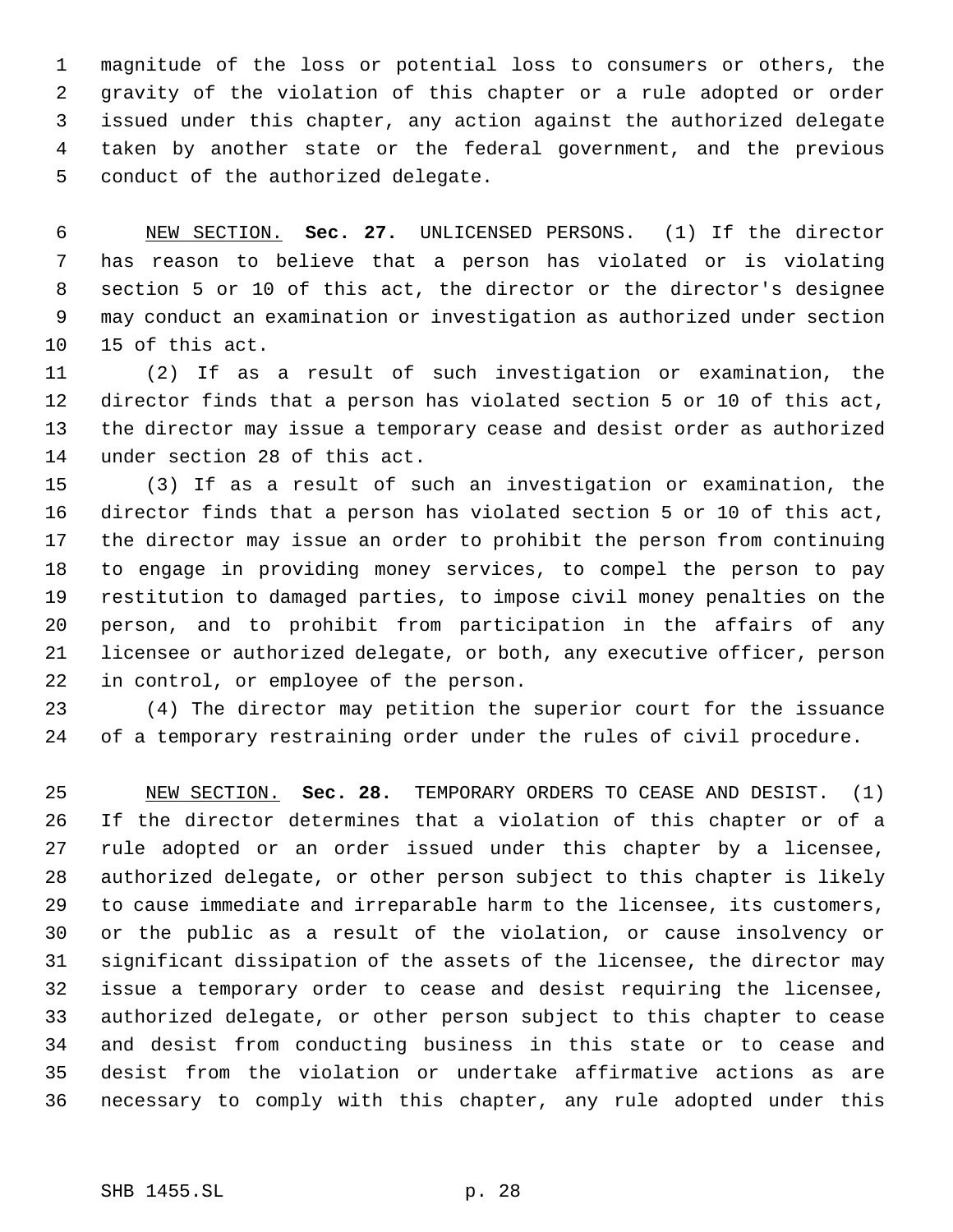chapter, or order issued by the director under this chapter. The order is effective upon service upon the licensee, authorized delegate, or other person subject to this chapter.

 (2) A temporary order to cease and desist remains effective and enforceable pending the completion of an administrative proceeding under chapter 34.05 RCW. If, after a hearing, the director finds that by a preponderance of the evidence, all or any part of the order is supported by the facts, the director may make the temporary order to cease and desist permanent under chapter 34.05 RCW.

 (3) A licensee, an authorized delegate, or other person subject to this chapter that is served with a temporary order to cease and desist may petition the superior court for a judicial order setting aside, limiting, or suspending the enforcement, operation, or effectiveness of the order pending the completion of an administrative proceeding under chapter 34.05 RCW.

 NEW SECTION. **Sec. 29.** CONSENT ORDERS. The director may enter into a consent order at any time with a person to resolve a matter arising under this chapter or a rule adopted or order issued under this chapter. A consent order must be signed by the person to whom it is issued or by the person's authorized representative, and must indicate agreement with the terms contained in the order.

 NEW SECTION. **Sec. 30.** VIOLATIONS--LIABILITY. (1) A licensee is liable for any conduct violating this chapter or rules adopted under this chapter committed by employees of the licensee.

 (2) A licensee that commits willful misconduct in its supervision of its authorized delegate or willfully avoids knowledge of its authorized delegate's business activities may be subjected to administrative sanctions for any violations of this chapter or rules adopted under this chapter by the licensee's authorized delegates.

 (3) The responsible individual is responsible under the license and may be subjected to administrative sanctions for any violations of this chapter or rules adopted under this chapter committed by the licensee or, if the responsible individual commits willful misconduct in supervising an authorized delegate or willfully avoids knowledge of an authorized delegate's business activities, violations committed by the licensee's authorized delegates.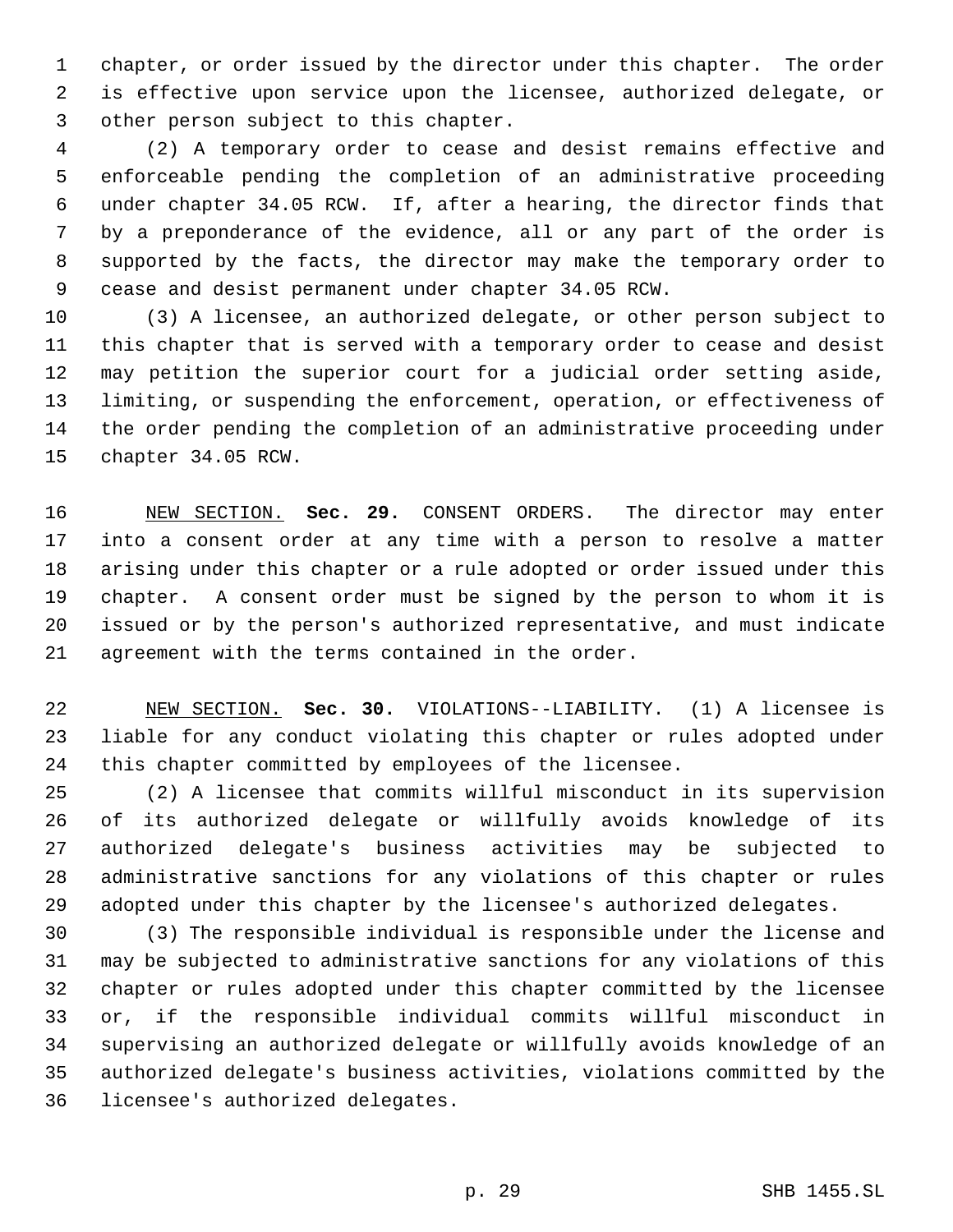NEW SECTION. **Sec. 31.** CIVIL PENALTIES. The director may assess a civil penalty against a licensee, responsible individual, authorized delegate, or other person that violates this chapter or a rule adopted or an order issued under this chapter in an amount not to exceed one hundred dollars per day for each day the violation is outstanding, plus this state's costs and expenses for the investigation and prosecution of the matter, including reasonable attorneys' fees.

 NEW SECTION. **Sec. 32.** CRIMINAL PENALTIES. (1) A person that intentionally makes a false statement, misrepresentation, or false certification in a record filed or required to be maintained under this chapter or that intentionally makes a false entry or omits a material entry in that record is guilty of a class C felony under chapter 9A.20 RCW.

 (2) A person that knowingly engages in an activity for which a license is required under this chapter without being licensed under this chapter and who receives more than five hundred dollars in compensation within a thirty-day period from this activity is guilty of a gross misdemeanor under chapter 9A.20 RCW.

 (3) A person that knowingly engages in an activity for which a license is required under this chapter without being licensed under this chapter and who receives no more than five hundred dollars in compensation within a thirty-day period from this activity is guilty of a misdemeanor under chapter 9A.20 RCW.

 NEW SECTION. **Sec. 33.** ADMINISTRATION AND RULE-MAKING POWERS. In accordance with chapter 34.05 RCW, the director may issue rules under this chapter that are clearly required to govern the activities of licensees and other persons subject to this chapter.

 NEW SECTION. **Sec. 34.** FEES. (1) The director shall establish fees by rule sufficient to cover the costs of administering this chapter. The director may establish different fees for each type of license authorized under this chapter. These fees may include:

 (a) An annual license assessment specified in rule by the director paid by each licensee on or before the annual license assessment due date;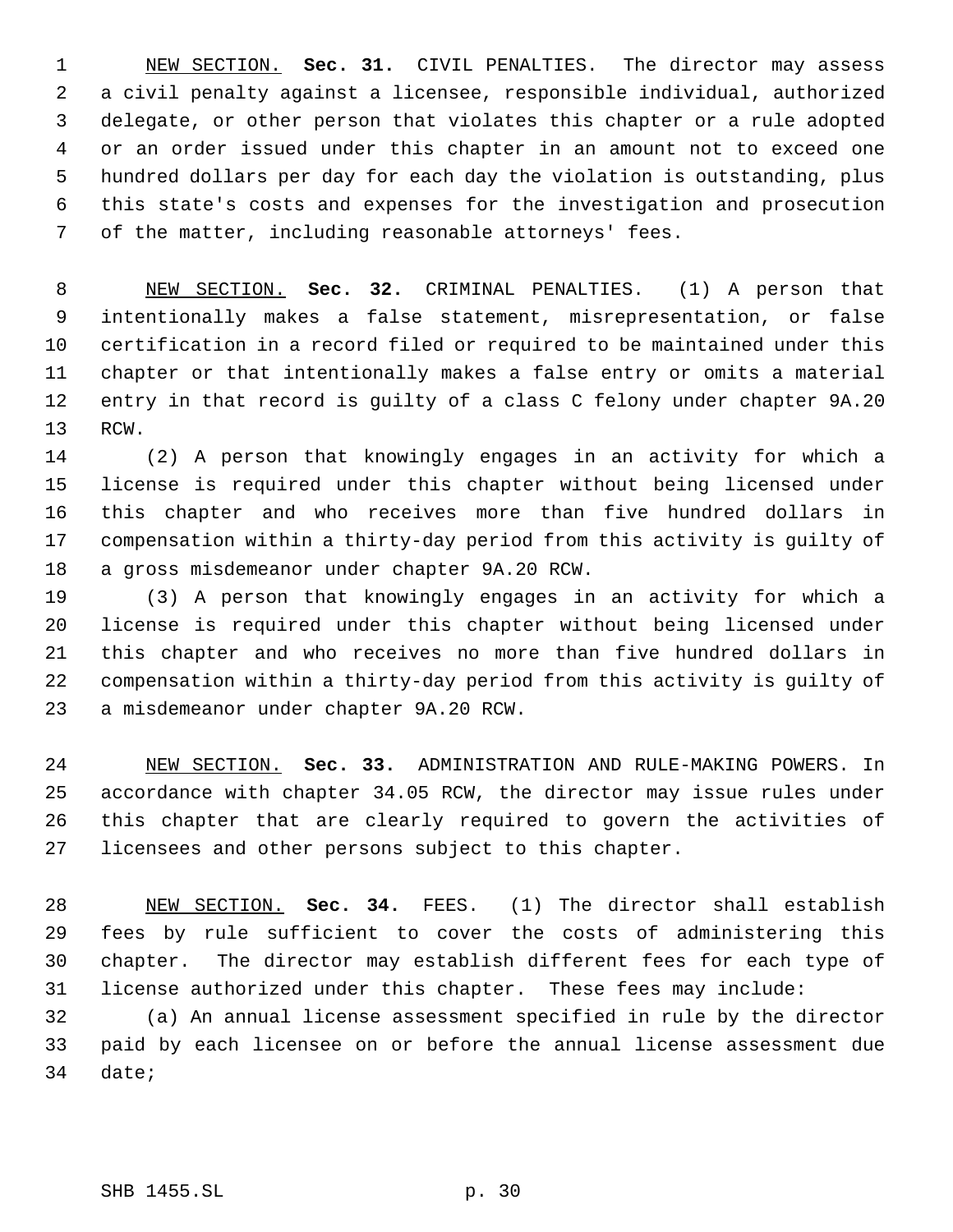(b) A late fee for late payment of the annual license assessment as specified in rule by the director;

 (c) An hourly examination or investigation fee to cover the costs of any examination or investigation of the books and records of a licensee or other person subject to this chapter;

 (d) A nonrefundable application fee to cover the costs of processing license applications made to the director under this chapter;

 (e) An initial license fee to cover the period from the date of licensure to the end of the calendar year in which the license is initially granted; and

 (f) A transaction fee or set of transaction fees to cover the administrative costs associated with processing changes in control, changes of address, and other administrative changes as specified in rule by the director.

 (2) The director shall ensure that when an examination or investigation, or any part of the examination or investigation, of any licensee applicant or person subject to licensing under this chapter, requires travel and services outside this state by the director or designee, the licensee applicant or person subject to licensing under this chapter that is the subject of the examination or investigation shall pay the actual travel expenses incurred by the director or designee conducting the examination or investigation.

 (3) All moneys, fees, and penalties collected under this chapter shall be deposited into the financial services regulation account.

 NEW SECTION. **Sec. 35.** MONEY TRANSMITTER DELIVERY, RECEIPTS, AND REFUNDS. (1) Every money transmitter licensee and its authorized delegates shall transmit the monetary equivalent of all money or equivalent value received from a customer for transmission, net of any fees, or issue instructions committing the money or its monetary equivalent, to the person designated by the customer within ten business days after receiving the money or equivalent value, unless otherwise ordered by the customer or unless the licensee or its authorized delegate has reason to believe that a crime has occurred, is occurring, or may occur as a result of transmitting the money. For purposes of this subsection, money is considered to have been transmitted when it is available to the person designated by the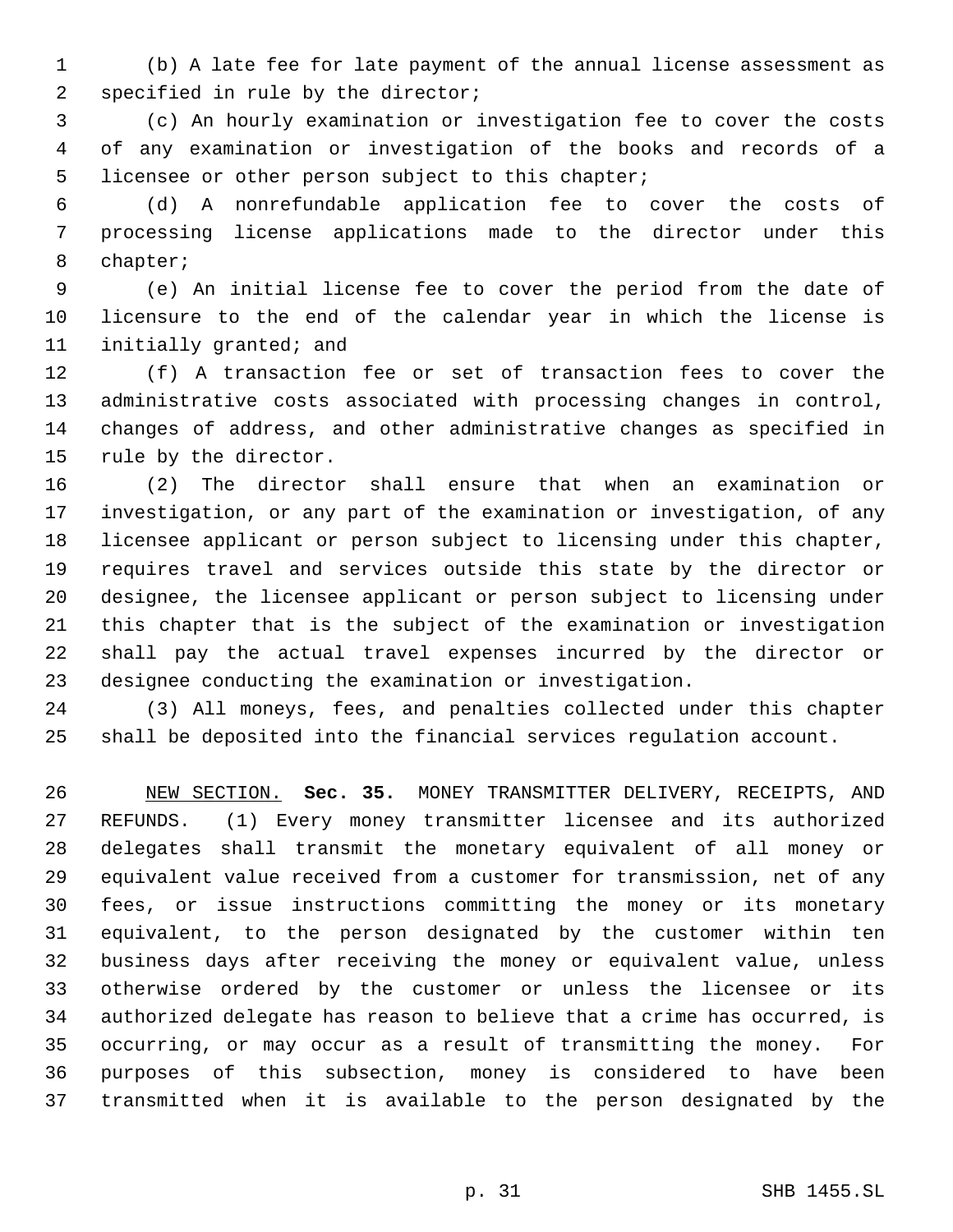customer and a reasonable effort has been made to inform this designated person that the money is available, whether or not the designated person has taken possession of the money. As used in this subsection, "monetary equivalent," when used in connection with a money transmission in which the customer provides the licensee or its authorized delegate with the money of one government, and the designated recipient is to receive the money of another government, means the amount of money, in the currency of the government that the designated recipient is to receive, as converted at the retail exchange rate offered by the licensee or its authorized delegate to the customer in connection with the transaction.

 (2) Every money transmitter licensee and its authorized delegates shall provide a receipt to the customer that clearly states the amount of money presented for transmission and the total of any fees charged by the licensee. If the rate of exchange for a money transmission to be paid in the currency of another country is fixed by the licensee for that transaction at the time the money transmission is initiated, then the receipt provided to the customer shall disclose the rate of exchange for that transaction, and the duration, if any, for the payment to be made at the fixed rate of exchange so specified. If the rate of exchange for a money transmission to be paid in the currency of another country is not fixed at the time the money transmission is sent, the receipt provided to the customer shall disclose that the rate of exchange for that transaction will be set at the time the recipient of the money transmission picks up the funds in the foreign country. As used in this section, "fees" does not include revenue that a licensee or its authorized delegate generates, in connection with a money transmission, in the conversion of the money of one government into the money of another government.

 (3) Every money transmitter licensee and its authorized delegates shall refund to the customer all moneys received for transmittal within ten days of receipt of a written request for a refund unless any of the following occurs:

 (a) The moneys have been transmitted and delivered to the person designated by the customer prior to receipt of the written request for a refund;

(b) Instructions have been given committing an equivalent amount of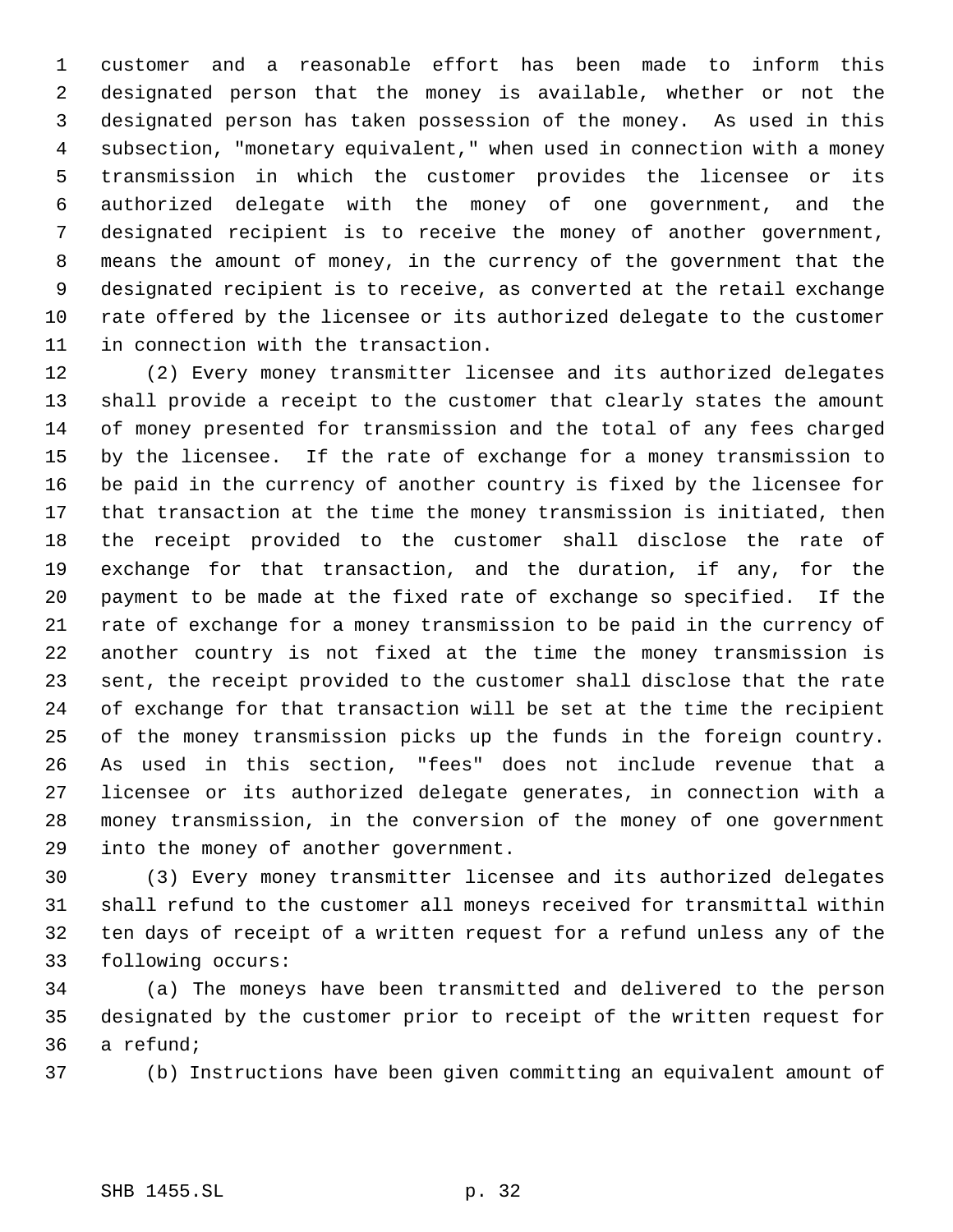money to the person designated by the customer prior to receipt of a written request for a refund;

 (c) The licensee or its authorized delegate has reason to believe that a crime has occurred, is occurring, or may potentially occur as a result of transmitting the money as requested by the customer or refunding the money as requested by the customer; or

(d) The licensee is otherwise barred by law from making a refund.

 NEW SECTION. **Sec. 36.** PROHIBITED PRACTICES. It is a violation of this chapter for any licensee, executive officer, responsible individual, or other person subject to this chapter in connection with the provision of money services to:

 (1) Directly or indirectly employ any scheme, device, or artifice to defraud or mislead any person, including but not limited to engaging 14 in bait and switch advertising or sales practices;

 (2) Directly or indirectly engage in any unfair or deceptive act or practice toward any person, including but not limited to any false or deceptive statement about fees or other terms of a money transmission 18 or currency exchange;

 (3) Directly or indirectly obtain property by fraud or misrepresentation;

 (4) Knowingly make, publish, or disseminate any false, deceptive, or misleading information in the provision of money services;

 (5) Knowingly receive or take possession for personal use of any property of any money services business, other than in payment for services rendered, and with intent to defraud, omit to make, or cause or direct to omit to make, a full and true entry thereof in the books 27 and accounts of the business;

 (6) Make or concur in making any false entry, or omit or concur in omitting any material entry, in the books or accounts of the business;

 (7) Knowingly make or publish to the director or director's designee, or concur in making or publishing to the director or director's designee any written report, exhibit, or statement of its affairs or pecuniary condition containing any material statement which is false, or omit or concur in omitting any statement required by law to be contained therein; or

 (8) Fail to make any report or statement lawfully required by the director or other public official.